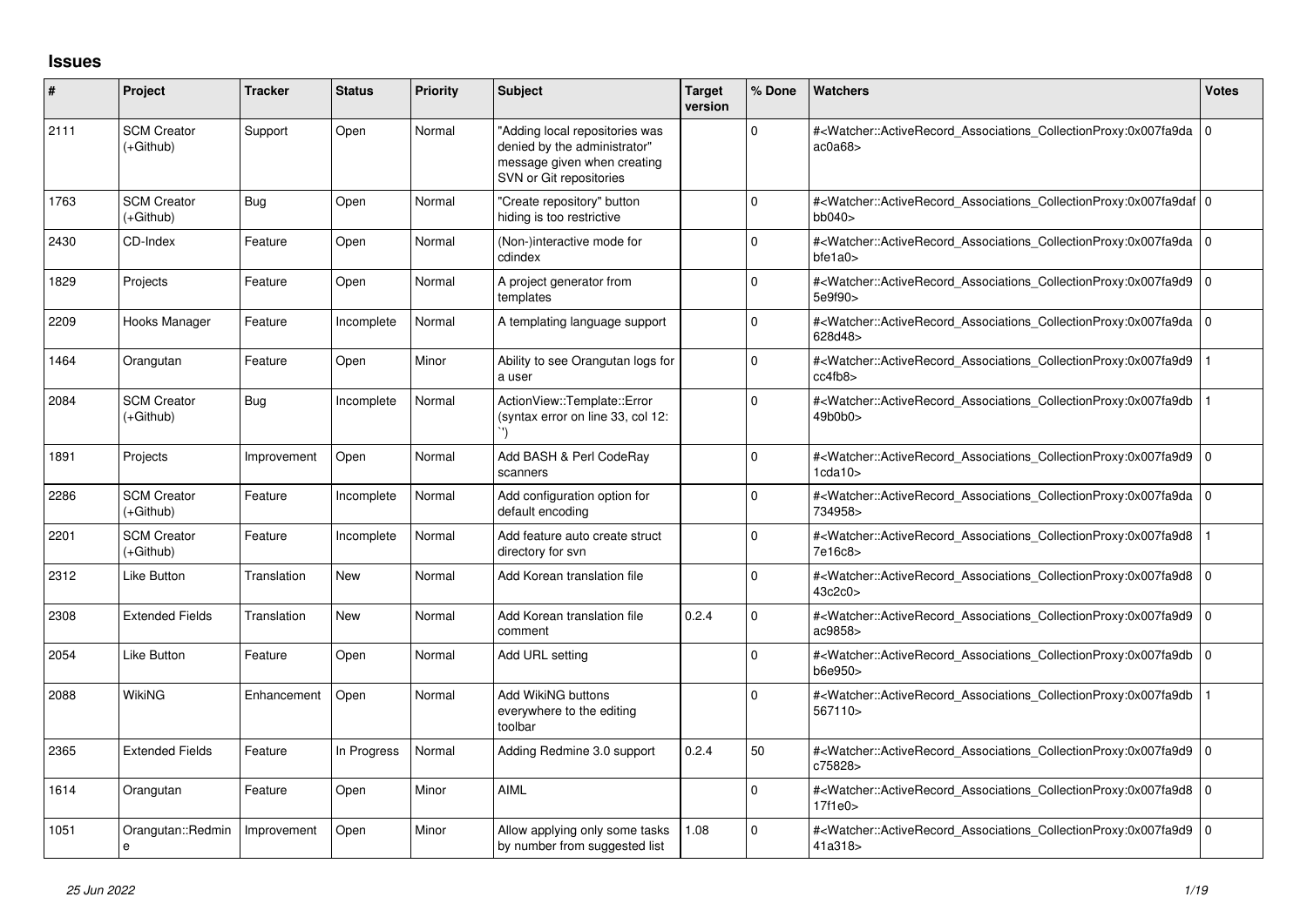| #    | <b>Project</b>                  | <b>Tracker</b> | <b>Status</b>         | <b>Priority</b> | <b>Subject</b>                                            | <b>Target</b><br>version | % Done      | <b>Watchers</b>                                                                                                                                          | <b>Votes</b>   |
|------|---------------------------------|----------------|-----------------------|-----------------|-----------------------------------------------------------|--------------------------|-------------|----------------------------------------------------------------------------------------------------------------------------------------------------------|----------------|
| 2315 | <b>Project Sections</b>         | Feature        | Incomplete            | Normal          | Allow Projects to Appear in<br><b>Multiple Sections</b>   |                          | $\Omega$    | # <watcher::activerecord associations="" collectionproxy:0x007fa9da<br="">5ffb28&gt;</watcher::activerecord>                                             | $\Omega$       |
| 1757 | <b>SCM Creator</b><br>(+Github) | Feature        | Incomplete            | Insignificant   | Allow subdirectories                                      |                          | $\Omega$    | # <watcher::activerecord 0<br="" associations="" collectionproxy:0x007fa9d8=""  ="">910670&gt;</watcher::activerecord>                                   |                |
| 1793 | <b>SCM Creator</b><br>(+Github) | Feature        | Incomplete            | Normal          | Allow the creation of non-local<br>repositories           |                          | $\Omega$    | # <watcher::activerecord_associations_collectionproxy:0x007fa9da<br>4fe6c0</watcher::activerecord_associations_collectionproxy:0x007fa9da<br>            | $\overline{2}$ |
| 2287 | <b>SCM Creator</b><br>(+Github) | Feature        | Incomplete            | Normal          | Allow to customize naming<br>policy for repositories      |                          | $\Omega$    | # <watcher::activerecord_associations_collectionproxy:0x007fa9db 0<br="">6548e8&gt;</watcher::activerecord_associations_collectionproxy:0x007fa9db>      |                |
| 2227 | <b>Extended Fields</b>          | Feature        | In Progress           | Normal          | Altering form elements for<br>custom fields               | 0.2.4                    | 50          | # <watcher::activerecord_associations_collectionproxy:0x007fa9d9<br>c00d98&gt;</watcher::activerecord_associations_collectionproxy:0x007fa9d9<br>        | $\mathbf 0$    |
| 1837 | Projects                        | Feature        | Open                  | Insignificant   | Andriy is now working on                                  |                          | $\Omega$    | # <watcher::activerecord_associations_collectionproxy:0x007fa9db 0<br="">83b148&gt;</watcher::activerecord_associations_collectionproxy:0x007fa9db>      |                |
| 1990 | Projects                        | Improvement    | Incomplete            | Minor           | anti notificatin spam - fine<br>grained mail distribution |                          | $\Omega$    | # <watcher::activerecord associations="" collectionproxy:0x007fa9da<br="">9f3748&gt;</watcher::activerecord>                                             |                |
| 1804 | Projects                        | Feature        | Incomplete            | Insignificant   | Arrows (or similar solution) for<br>project menu          |                          | $\Omega$    | # <watcher::activerecord_associations_collectionproxy:0x007fa9db 0<br=""  ="">288d18&gt;</watcher::activerecord_associations_collectionproxy:0x007fa9db> |                |
| 2304 | Meta                            | Support        | Open                  | Normal          | Ask Redmine guys to add hooks<br>to the core              |                          | $\Omega$    | # <watcher::activerecord_associations_collectionproxy:0x007fa9d9<br>a46188&gt;</watcher::activerecord_associations_collectionproxy:0x007fa9d9<br>        | $\Omega$       |
| 2024 | OpenID Fix                      | Patch          | Under<br>Verification | Normal          | Associate existing accounts by<br>email                   |                          | $\Omega$    | # <watcher::activerecord 0<br="" associations="" collectionproxy:0x007fa9d9=""  ="">90b020&gt;</watcher::activerecord>                                   |                |
| 1987 | Projects                        | Feature        | Incomplete            | Normal          | Attachment resize                                         |                          | $\Omega$    | # <watcher::activerecord_associations_collectionproxy:0x007fa9db<br>8913b8&gt;</watcher::activerecord_associations_collectionproxy:0x007fa9db<br>        | l O            |
| 1943 | <b>Author Box</b>               | Feature        | Deferred              | Normal          | Author box layout change plan                             |                          | $\Omega$    | # <watcher::activerecord_associations_collectionproxy:0x007fa9db 0<br=""  ="">93c3f8&gt;</watcher::activerecord_associations_collectionproxy:0x007fa9db> |                |
| 1868 | Projects                        | Feature        | Reopened              | Minor           | Author in Google search results                           |                          | 80          | # <watcher::activerecord associations="" collectionproxy:0x007fa9db<br="">8134b8&gt;</watcher::activerecord>                                             | 10             |
| 2436 | <b>WikiNG</b>                   | Bug            | Incomplete            | Normal          | Autocomplete debounce does<br>not work as expected        |                          | 50          | # <watcher::activerecord_associations_collectionproxy:0x007fa9d9 0<br="">45b778&gt;</watcher::activerecord_associations_collectionproxy:0x007fa9d9>      |                |
| 1104 | Orangutan::Redmin               | Feature        | Incomplete            | Minor           | Automatic overtime tracking                               |                          | $\Omega$    | # <watcher::activerecord associations="" collectionproxy:0x007fa9db<br="">a5e808&gt;</watcher::activerecord>                                             | $\overline{0}$ |
| 1337 | Orangutan::Redmin               | Feature        | Incomplete            | Minor           | Automatic time tracking                                   |                          | $\Omega$    | # <watcher::activerecord_associations_collectionproxy:0x007fa9da 0<br=""  ="">5402a0&gt;</watcher::activerecord_associations_collectionproxy:0x007fa9da> |                |
| 1831 | Projects                        | Feature        | Incomplete            | Minor           | Automatically include mail<br>conversations               |                          | $\Omega$    | # <watcher::activerecord_associations_collectionproxy:0x007fa9da 0<br=""  ="">2ea938&gt;</watcher::activerecord_associations_collectionproxy:0x007fa9da> |                |
| 1619 | Orangutan                       | Feature        | Open                  | Minor           | Avatar                                                    |                          | $\mathbf 0$ | # <watcher::activerecord_associations_collectionproxy:0x007fa9da 2<br="">b7c3a8</watcher::activerecord_associations_collectionproxy:0x007fa9da>          |                |
| 2234 | <b>WikiNG</b>                   | Enhancement    | Incomplete            | Minor           | Avatars in user links?                                    |                          | $\Omega$    | # <watcher::activerecord 0<br="" associations="" collectionproxy:0x007fa9d8=""  ="">76ea38&gt;</watcher::activerecord>                                   |                |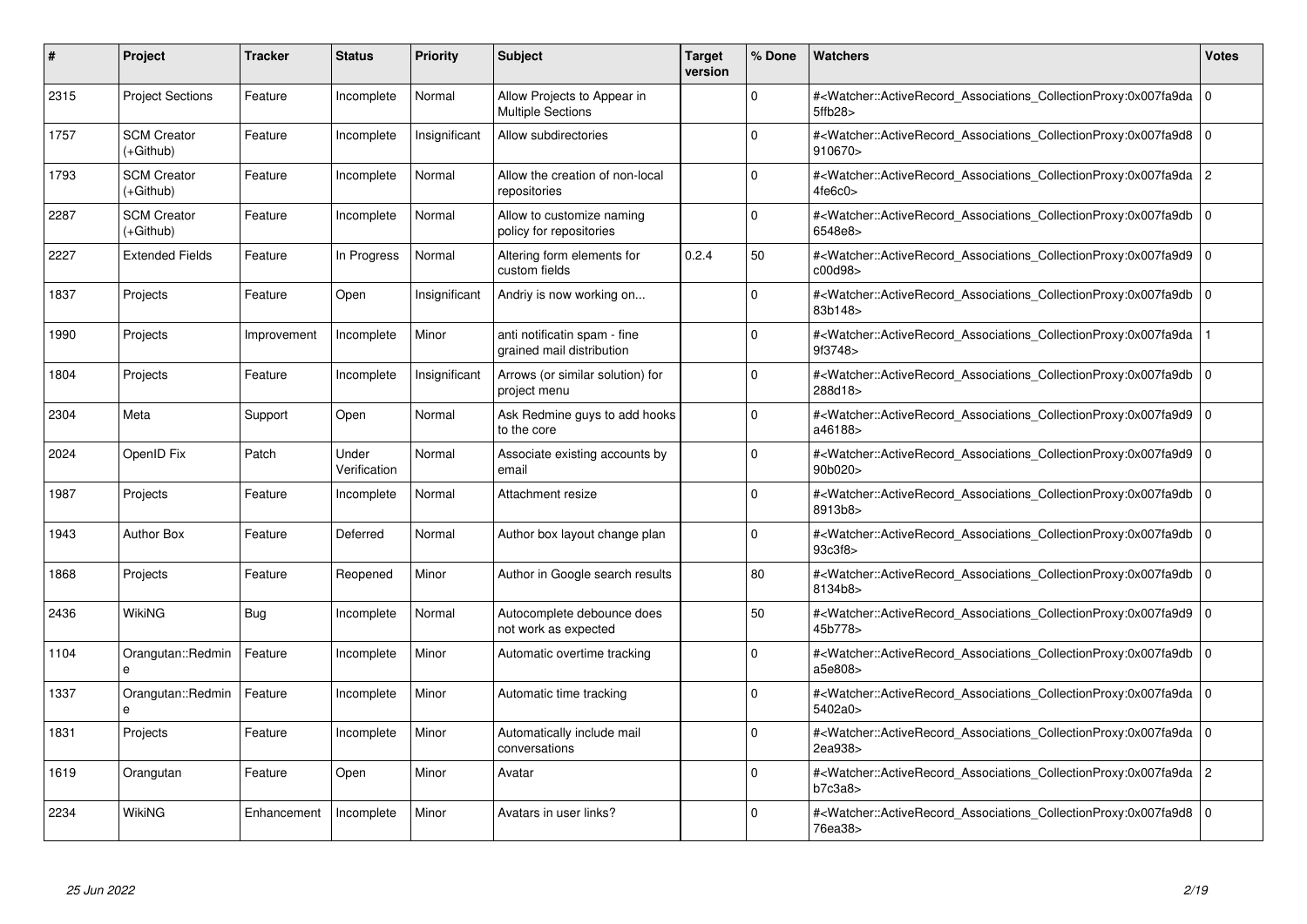| #    | <b>Project</b>                  | <b>Tracker</b> | <b>Status</b>         | <b>Priority</b> | <b>Subject</b>                                                      | <b>Target</b><br>version | % Done      | <b>Watchers</b>                                                                                                                                          | <b>Votes</b> |
|------|---------------------------------|----------------|-----------------------|-----------------|---------------------------------------------------------------------|--------------------------|-------------|----------------------------------------------------------------------------------------------------------------------------------------------------------|--------------|
| 189  | Orangutan::Redmin<br>e          | Improvement    | Open                  | Minor           | Avoid taking text as a comment<br>for the task                      |                          | $\Omega$    | # <watcher::activerecord_associations_collectionproxy:0x007fa9d9<br>d5d808&gt;</watcher::activerecord_associations_collectionproxy:0x007fa9d9<br>        |              |
| 2414 | Red-Andy                        | Feature        | Incomplete            | Minor           | Break long application.css into<br>sections?                        |                          | $\Omega$    | # <watcher::activerecord_associations_collectionproxy:0x007fa9d8 0<br="">ea6210&gt;</watcher::activerecord_associations_collectionproxy:0x007fa9d8>      |              |
| 1735 | <b>TOC</b>                      | <b>Bug</b>     | Incomplete            | Normal          | Broken in new DokuWiki?                                             |                          | $\mathbf 0$ | # <watcher::activerecord_associations_collectionproxy:0x007fa9d9 0<br=""  ="">dfc9d0</watcher::activerecord_associations_collectionproxy:0x007fa9d9>     |              |
| 2348 | <b>Extended Fields</b>          | Bug            | Open                  | Normal          | Buggy implementation at<br>list.html.erb                            | 0.2.4                    | $\Omega$    | # <watcher::activerecord_associations_collectionproxy:0x007fa9db<br>b7ec38</watcher::activerecord_associations_collectionproxy:0x007fa9db<br>            | $\Omega$     |
| 2148 | Meta                            | Feature        | Open                  | Normal          | Cache meta tags                                                     |                          | $\Omega$    | # <watcher::activerecord_associations_collectionproxy:0x007fa9da 0<br="">b255a8&gt;</watcher::activerecord_associations_collectionproxy:0x007fa9da>      |              |
| 2285 | WordMine                        | Support        | In Progress           | Normal          | Can't get this to work                                              |                          | $\mathbf 0$ | # <watcher::activerecord_associations_collectionproxy:0x007fa9db 0<br=""  ="">010950&gt;</watcher::activerecord_associations_collectionproxy:0x007fa9db> |              |
| 1680 | Orangutan::Redmin               | Bug            | Open                  | Normal          | <b>Cancelling Comment context</b>                                   |                          | $\Omega$    | # <watcher::activerecord_associations_collectionproxy:0x007fa9db<br>3860f8&gt;</watcher::activerecord_associations_collectionproxy:0x007fa9db<br>        | $\Omega$     |
| 2325 | <b>SCM Creator</b><br>(+Github) | Bug            | Incomplete            | Normal          | Cannot add existing github repo                                     |                          | $\Omega$    | # <watcher::activerecord 0<br="" associations="" collectionproxy:0x007fa9d8=""  ="">77a7e8&gt;</watcher::activerecord>                                   |              |
| 2317 | Hooks Manager                   | Support        | New                   | Normal          | Change Assignee on custom<br>field selection                        |                          | $\Omega$    | # <watcher::activerecord 0<br="" associations="" collectionproxy:0x007fa9d9=""  ="">5f60d8&gt;</watcher::activerecord>                                   |              |
| 1600 | Orangutan                       | Enhancement    | Open                  | Minor           | Change configuration file format   2.00                             |                          | $\Omega$    | # <watcher::activerecord_associations_collectionproxy:0x007fa9db 0<br=""  ="">5f1298&gt;</watcher::activerecord_associations_collectionproxy:0x007fa9db> |              |
| 1107 | Orangutan::Redmin<br>e          | Improvement    | Open                  | Minor           | Change default<br>project/issue/activity if no task is<br>available |                          | $\mathbf 0$ | # <watcher::activerecord 0<br="" associations="" collectionproxy:0x007fa9d9=""  ="">53c750&gt;</watcher::activerecord>                                   |              |
| 2305 | <b>Author Box</b>               | Translation    | New                   | Normal          | Change Korean translation file<br>comment                           |                          | $\Omega$    | # <watcher::activerecord 0<br="" associations="" collectionproxy:0x007fa9d8=""  ="">1309c8&gt;</watcher::activerecord>                                   |              |
| 2310 | Sidebar Content                 | Translation    | <b>New</b>            | Normal          | Change Korean translation file<br>comment                           |                          | $\mathbf 0$ | # <watcher::activerecord_associations_collectionproxy:0x007fa9d8 0<br=""  ="">81c368&gt;</watcher::activerecord_associations_collectionproxy:0x007fa9d8> |              |
| 2307 | <b>Download Button</b>          | Translation    | Under<br>Verification | Normal          | Change Korean translation file<br>comment                           | 0.1.1                    | $\Omega$    | # <watcher::activerecord_associations_collectionproxy:0x007fa9d8 0<br=""  ="">909e60&gt;</watcher::activerecord_associations_collectionproxy:0x007fa9d8> |              |
| 895  | Orangutan::Redmin<br>e          | Feature        | Open                  | Normal          | Changing custom fields and<br>other issue properties                | 1.07                     | $\Omega$    | # <watcher::activerecord associations="" collectionproxy:0x007fa9db<br="">eacef0&gt;</watcher::activerecord>                                             |              |
| 181  | Orangutan::Redmin<br>e          | Feature        | Open                  | Normal          | Changing issue priority                                             | 1.07                     | $\mathbf 0$ | # <watcher::activerecord associations="" collectionproxy:0x007fa9d8<br="">772fe8&gt;</watcher::activerecord>                                             |              |
| 1022 | Orangutan::Redmin               | Feature        | Incomplete            | Minor           | Changing issue status<br>depending on user presence                 |                          | $\Omega$    | # <watcher::activerecord_associations_collectionproxy:0x007fa9db 0<br=""  ="">d2a730&gt;</watcher::activerecord_associations_collectionproxy:0x007fa9db> |              |
| 1995 | <b>Extended Fields</b>          | Feature        | Open                  | Normal          | Checklist                                                           |                          | $\Omega$    | # <watcher::activerecord_associations_collectionproxy:0x007fa9d9 0<br=""  ="">4731e8&gt;</watcher::activerecord_associations_collectionproxy:0x007fa9d9> |              |
| 2399 | Projects                        | Support        | <b>New</b>            | Normal          | ChiliProject cleanup                                                |                          | $\Omega$    | # <watcher::activerecord_associations_collectionproxy:0x007fa9db 0<br=""  ="">156f58&gt;</watcher::activerecord_associations_collectionproxy:0x007fa9db> |              |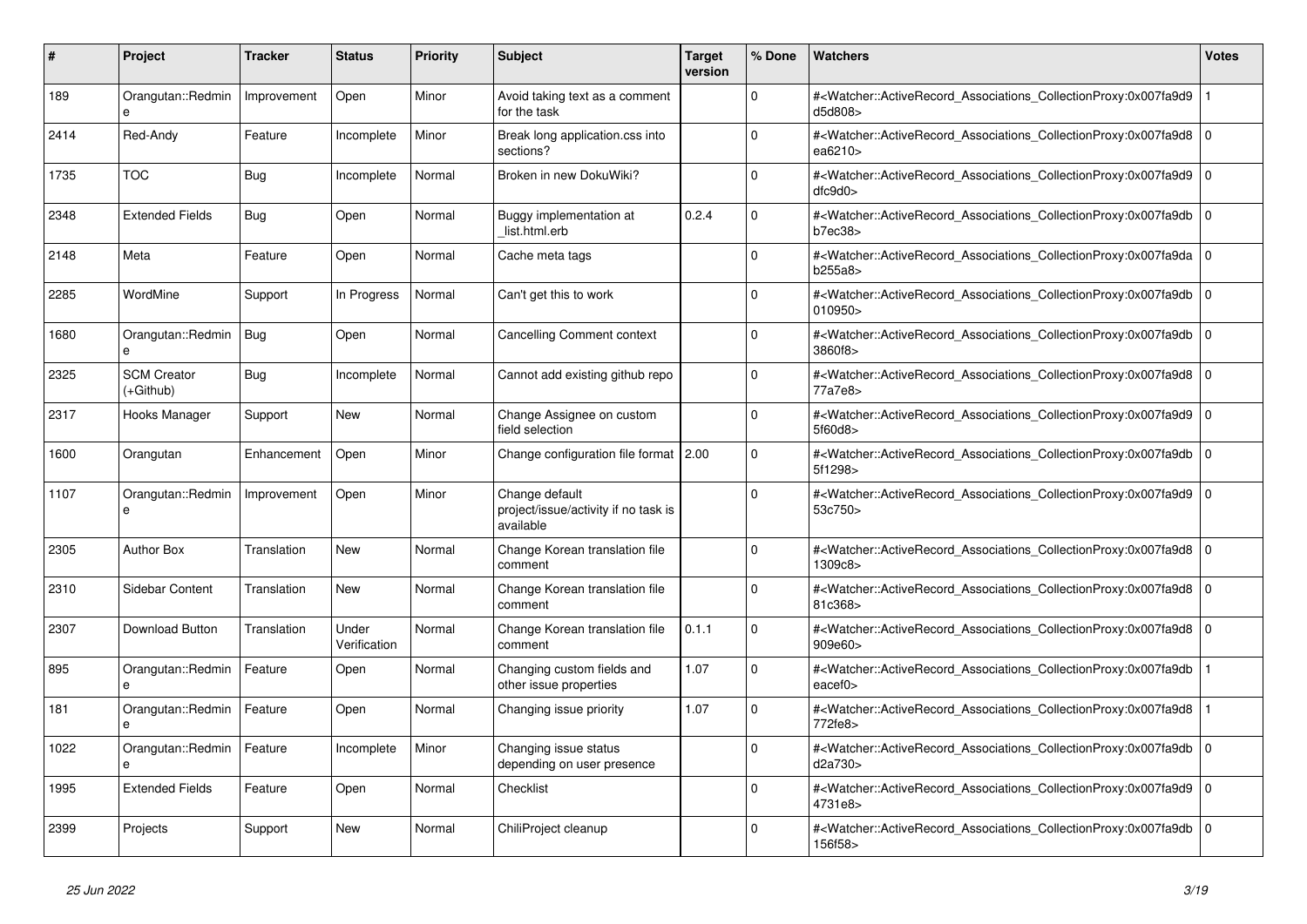| #    | <b>Project</b>                    | <b>Tracker</b> | <b>Status</b> | <b>Priority</b> | <b>Subject</b>                                               | <b>Target</b><br>version | % Done       | <b>Watchers</b>                                                                                                                                                     | <b>Votes</b>   |
|------|-----------------------------------|----------------|---------------|-----------------|--------------------------------------------------------------|--------------------------|--------------|---------------------------------------------------------------------------------------------------------------------------------------------------------------------|----------------|
| 1624 | Orangutan                         | Enhancement    | Open          | Normal          | ChiliProject support                                         |                          | $\Omega$     | # <watcher::activerecord_associations_collectionproxy:0x007fa9d9<br>de0fa0&gt;</watcher::activerecord_associations_collectionproxy:0x007fa9d9<br>                   | $\Omega$       |
| 1736 | CD-Index                          | Feature        | Open          | Normal          | Command-line options and<br>environmental variables          |                          | $\mathbf{0}$ | # <watcher::activerecord_associations_collectionproxy:0x007fa9d9<br>588fb0&gt;</watcher::activerecord_associations_collectionproxy:0x007fa9d9<br>                   | $\overline{0}$ |
| 2378 | <b>Project Alias</b>              | <b>Bug</b>     | In Progress   | Major           | Compatibility to Redmine 3.0.1                               | 0.1.1                    | 100          | # <watcher::activerecord_associations_collectionproxy:0x007fa9da 0<br="">781078&gt;</watcher::activerecord_associations_collectionproxy:0x007fa9da>                 |                |
| 2037 | Projects                          | Improvement    | Open          | Minor           | Completeness bars on start<br>page                           |                          | $\Omega$     | # <watcher::activerecord_associations_collectionproxy:0x007fa9da<br>ed91e0</watcher::activerecord_associations_collectionproxy:0x007fa9da<br>                       | $\Omega$       |
| 1977 | WikiNG                            | Feature        | Open          | Normal          | Conditional macro for users &<br>groups                      |                          | $\Omega$     | # <watcher::activerecord_associations_collectionproxy:0x007fa9db<br>8a57f0&gt;</watcher::activerecord_associations_collectionproxy:0x007fa9db<br>                   | $\overline{2}$ |
| 1601 | Orangutan                         | Enhancement    | Incomplete    | Normal          | Configuring contexts weights                                 | 2.00                     | $\Omega$     | # <watcher::activerecord associations="" collectionproxy:0x007fa9d9<br="">d73978&gt;</watcher::activerecord>                                                        | $\overline{0}$ |
| 971  | Orangutan::Redmin<br>$\mathbf{a}$ | Improvement    | Incomplete    | Minor           | Confirm before taking text as a<br>task/entry description    |                          | $\Omega$     | # <watcher::activerecord associations="" collectionproxy:0x007fa9da<br="">67f3c8&gt;</watcher::activerecord>                                                        |                |
| 2151 | Red-Andy                          | Bug            | Deferred      | Normal          | Conflict with sidebar_hide plugin                            |                          | 30           | # <watcher::activerecord_associations_collectionproxy:0x007fa9d9 0<br=""  ="">50d5e0&gt;</watcher::activerecord_associations_collectionproxy:0x007fa9d9>            |                |
| 2260 | <b>Contact Form</b>               | Bug            | Incomplete    | Normal          | Conflicting with<br>redmine ckeditor plugin using<br>preview |                          | $\Omega$     | # <watcher::activerecord_associations_collectionproxy:0x007fa9da 0<br=""  ="">c82b58&gt;</watcher::activerecord_associations_collectionproxy:0x007fa9da>            |                |
| 1902 | Meta                              | Feature        | Incomplete    | Normal          | Consider clear html and light<br>mode                        |                          | $\Omega$     | # <watcher::activerecord_associations_collectionproxy:0x007fa9da<br>c6c678&gt;</watcher::activerecord_associations_collectionproxy:0x007fa9da<br>                   | $\Omega$       |
| 1970 | <b>Contact Form</b>               | Feature        | Open          | Minor           | Contact link                                                 |                          | $\Omega$     | # <watcher::activerecord 0<br="" associations="" collectionproxy:0x007fa9d5=""  ="">62b4f8&gt;</watcher::activerecord>                                              |                |
| 2425 | CD-Index                          | Feature        | <b>New</b>    | Normal          | Content rating data for images<br>and videos                 |                          | $\Omega$     | # <watcher::activerecord associations="" collectionproxy:0x007fa9d5<br="">1b1a58</watcher::activerecord>                                                            | $\overline{0}$ |
| 1298 | Orangutan                         | Improvement    | Open          | Normal          | Context help for some<br>Orangutan messages                  |                          | $\Omega$     | # <watcher::activerecord_associations_collectionproxy:0x007fa9d5<br>827220&gt;</watcher::activerecord_associations_collectionproxy:0x007fa9d5<br>                   | l 0            |
| 2099 | <b>Extended Fields</b>            | Feature        | Incomplete    | Normal          | Create a custom field of type<br>'Category'                  |                          | $\Omega$     | # <watcher::activerecord_associations_collectionproxy:0x007fa9d4 0<br=""  ="">7aado0<sub>&gt;</sub></watcher::activerecord_associations_collectionproxy:0x007fa9d4> |                |
| 2420 | <b>SCM Creator</b><br>(+Github)   | Bug            | <b>New</b>    | Normal          | Creating a Github repository<br>fails                        |                          | $\Omega$     | # <watcher::activerecord associations="" collectionproxy:0x007fa9d6<br="">21acab</watcher::activerecord>                                                            | l 0            |
| 1968 | Orangutan                         | Feature        | Open          | Normal          | Creating a new issue                                         | 1.06                     | $\mathbf 0$  | # <watcher::activerecord_associations_collectionproxy:0x007fa9d4<br>b543b8&gt;</watcher::activerecord_associations_collectionproxy:0x007fa9d4<br>                   | 0              |
| 2291 | <b>SCM Creator</b><br>(+Github)   | Feature        | Open          | Normal          | Creator interface needs to be<br>simplified                  |                          | $\Omega$     | # <watcher::activerecord 0<br="" associations="" collectionproxy:0x007fa9d4=""  ="">22b9d0&gt;</watcher::activerecord>                                              |                |
| 2186 | <b>Extended Fields</b>            | Feature        | Open          | Minor           | <b>Custom DateTime Field</b>                                 |                          | $\Omega$     | # <watcher::activerecord associations="" collectionproxy:0x007fa9d5<br="">696168&gt;</watcher::activerecord>                                                        | l 0            |
| 2011 | <b>Extended Fields</b>            | Feature        | Incomplete    | Normal          | Custom field translations                                    |                          | $\Omega$     | # <watcher::activerecord_associations_collectionproxy:0x007fa9d4<br>a29470&gt;</watcher::activerecord_associations_collectionproxy:0x007fa9d4<br>                   | l o            |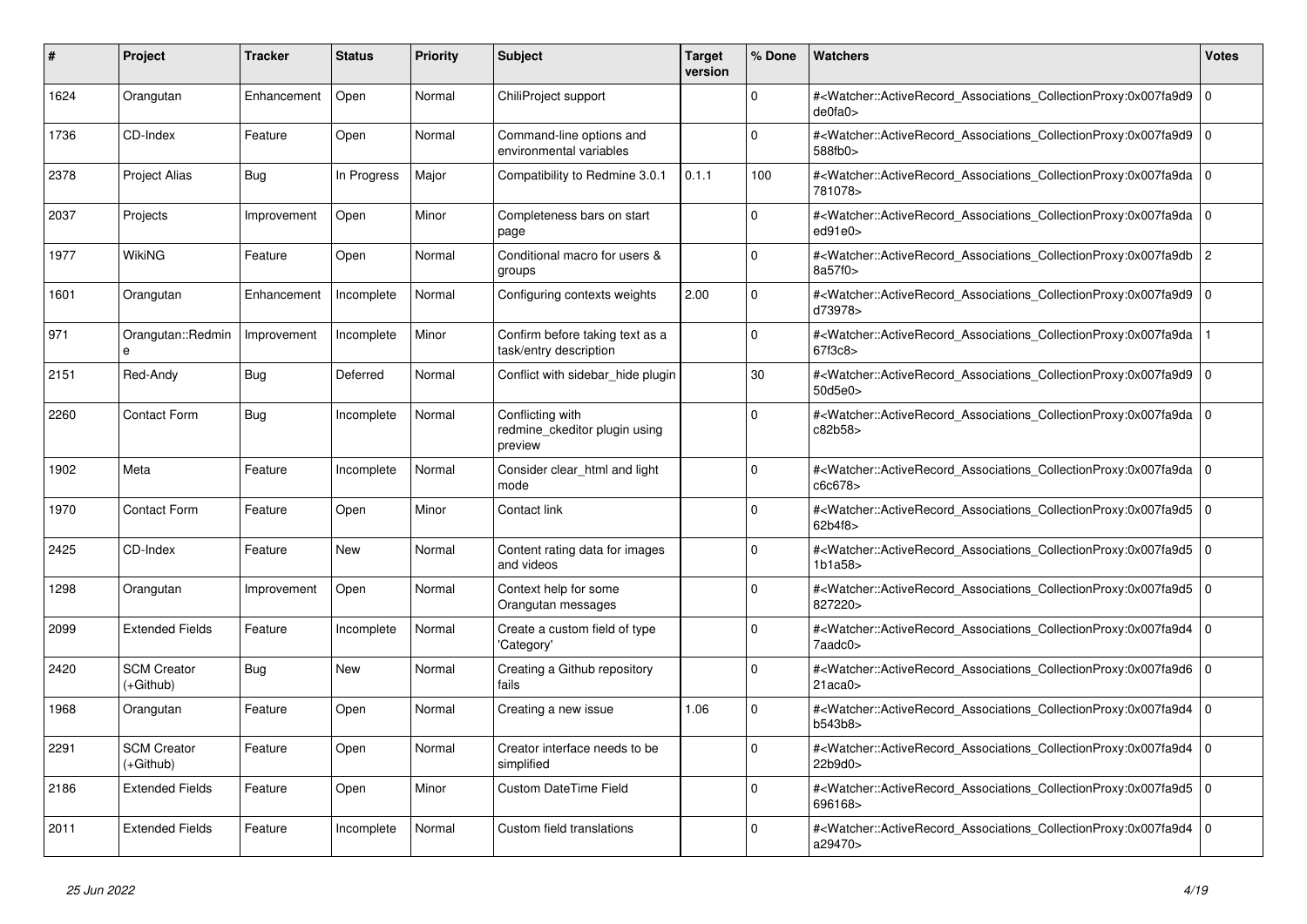| #    | Project                         | <b>Tracker</b> | <b>Status</b> | <b>Priority</b> | <b>Subject</b>                                                    | <b>Target</b><br>version | % Done      | <b>Watchers</b>                                                                                                                                           | <b>Votes</b> |
|------|---------------------------------|----------------|---------------|-----------------|-------------------------------------------------------------------|--------------------------|-------------|-----------------------------------------------------------------------------------------------------------------------------------------------------------|--------------|
| 2019 | <b>Extended Fields</b>          | Feature        | Open          | Normal          | Custom field type web service                                     |                          | $\Omega$    | # <watcher::activerecord_associations_collectionproxy:0x007fa9d5<br>c2d9c8</watcher::activerecord_associations_collectionproxy:0x007fa9d5<br>             | $\Omega$     |
| 1812 | <b>Author Box</b>               | Feature        | Open          | Normal          | Custom fields support                                             | 1.0.0                    | $\Omega$    | # <watcher::activerecord 0<br="" associations="" collectionproxy:0x007fa9d4=""  ="">d35ec0</watcher::activerecord>                                        |              |
| 864  | Orangutan::Redmin<br>e          | Enhancement    | Open          | Normal          | Custom issues list format                                         | 1.07                     | $\mathbf 0$ | # <watcher::activerecord_associations_collectionproxy:0x007fa9d6<br>692580&gt;</watcher::activerecord_associations_collectionproxy:0x007fa9d6<br>         | $\mathbf 0$  |
| 2413 | WikiNG                          | Feature        | Incomplete    | Minor           | Custom links syntax                                               |                          | $\Omega$    | # <watcher::activerecord_associations_collectionproxy:0x007fa9d4 0<br=""  ="">2f9ce0&gt;</watcher::activerecord_associations_collectionproxy:0x007fa9d4>  |              |
| 2377 | <b>WikiNG</b>                   | Support        | New           | Normal          | Custom macros work, but icon<br>macros do not                     |                          | $\Omega$    | # <watcher::activerecord associations="" collectionproxy:0x007fa9d5<br="">970550&gt;</watcher::activerecord>                                              | l O          |
| 1853 | Projects                        | Support        | Open          | Normal          | Customizer                                                        |                          | $\Omega$    | # <watcher::activerecord 0<br="" associations="" collectionproxy:0x007fa9d6=""  ="">1bf738&gt;</watcher::activerecord>                                    |              |
| 2018 | <b>Extended Fields</b>          | Feature        | Open          | Normal          | database query cutsom field<br>type                               |                          | $\Omega$    | # <watcher::activerecord_associations_collectionproxy:0x007fa9d6<br>b894f8&gt;</watcher::activerecord_associations_collectionproxy:0x007fa9d6<br>         |              |
| 1739 | CD-Index                        | Feature        | Open          | Normal          | Debian package                                                    |                          | $\Omega$    | # <watcher::activerecord_associations_collectionproxy:0x007fa9d4<br>13d870&gt;</watcher::activerecord_associations_collectionproxy:0x007fa9d4<br>         |              |
| 2271 | Meta                            | Feature        | Open          | Normal          | Default image for<br>OpenGraph/Twitter Cards                      |                          | $\Omega$    | # <watcher::activerecord 0<br="" associations="" collectionproxy:0x007fa9d6=""  ="">000ed8&gt;</watcher::activerecord>                                    |              |
| 1983 | Role Shift                      | Feature        | Open          | Major           | Default shifts                                                    |                          | $\mathbf 0$ | # <watcher::activerecord 0<br="" associations="" collectionproxy:0x007fa9d5=""  ="">9b2900&gt;</watcher::activerecord>                                    |              |
| 2196 | <b>Extended Fields</b>          | Support        | Open          | Normal          | Default values for "Wiki text"<br>custom fields not being applied |                          | $\Omega$    | # <watcher::activerecord_associations_collectionproxy:0x007fa9d6 0<br=""  ="">864f70&gt;</watcher::activerecord_associations_collectionproxy:0x007fa9d6>  |              |
| 512  | Orangutan::Redmin<br>e          | Improvement    | In Progress   | Normal          | Detect lunch time when<br>suggesting tasks                        | 1.07                     | 50          | # <watcher::activerecord_associations_collectionproxy:0x007fa9d4f 3<br=""  ="">5b650&gt;</watcher::activerecord_associations_collectionproxy:0x007fa9d4f> |              |
| 2035 | Orangutan                       | Improvement    | Open          | Minor           | Direct communication between<br>a monkey and Orangutan            | 1.06                     | $\Omega$    | # <watcher::activerecord 0<br="" associations="" collectionproxy:0x007fa9d5=""  ="">9c27b0</watcher::activerecord>                                        |              |
| 2278 | <b>SCM Creator</b><br>(+Github) | Patch          | Deferred      | Normal          | Disable "Save repository" button<br>on new repositories           |                          | $\mathbf 0$ | # <watcher::activerecord_associations_collectionproxy:0x007fa9d5 0<br="">9a8310&gt;</watcher::activerecord_associations_collectionproxy:0x007fa9d5>       |              |
| 936  | Orangutan                       | Improvement    | In Progress   | Normal          | Documentation                                                     |                          | 30          | # <watcher::activerecord_associations_collectionproxy:0x007fa9d4 0<br=""  ="">b19a10</watcher::activerecord_associations_collectionproxy:0x007fa9d4>      |              |
| 1878 | <b>SCM Creator</b><br>(+Github) | Support        | Deferred      | Normal          | Don't create bare GIt repository                                  |                          | $\Omega$    | # <watcher::activerecord associations="" collectionproxy:0x007fa9d4<br="">883300&gt;</watcher::activerecord>                                              | l 0          |
| 1076 | Orangutan::Redmin<br>e          | Feature        | Open          | Minor           | Due date setting context                                          | 1.07                     | $\mathbf 0$ | # <watcher::activerecord 0<br="" associations="" collectionproxy:0x007fa9d5=""  ="">793868&gt;</watcher::activerecord>                                    |              |
| 2405 | Sidebar Content                 | Feature        | Open          | Minor           | Edit link for Wiki pages                                          | 0.2.0                    | $\mathbf 0$ | # <watcher::activerecord associations="" collectionproxy:0x007fa9d6<br="">792340&gt;</watcher::activerecord>                                              | l 0          |
| 969  | Orangutan::Redmin<br>e          | Feature        | Open          | Minor           | Editing comments                                                  | 1.08                     | $\Omega$    | # <watcher::activerecord_associations_collectionproxy:0x007fa9d4<br>eb0d40&gt;</watcher::activerecord_associations_collectionproxy:0x007fa9d4<br>         | 2            |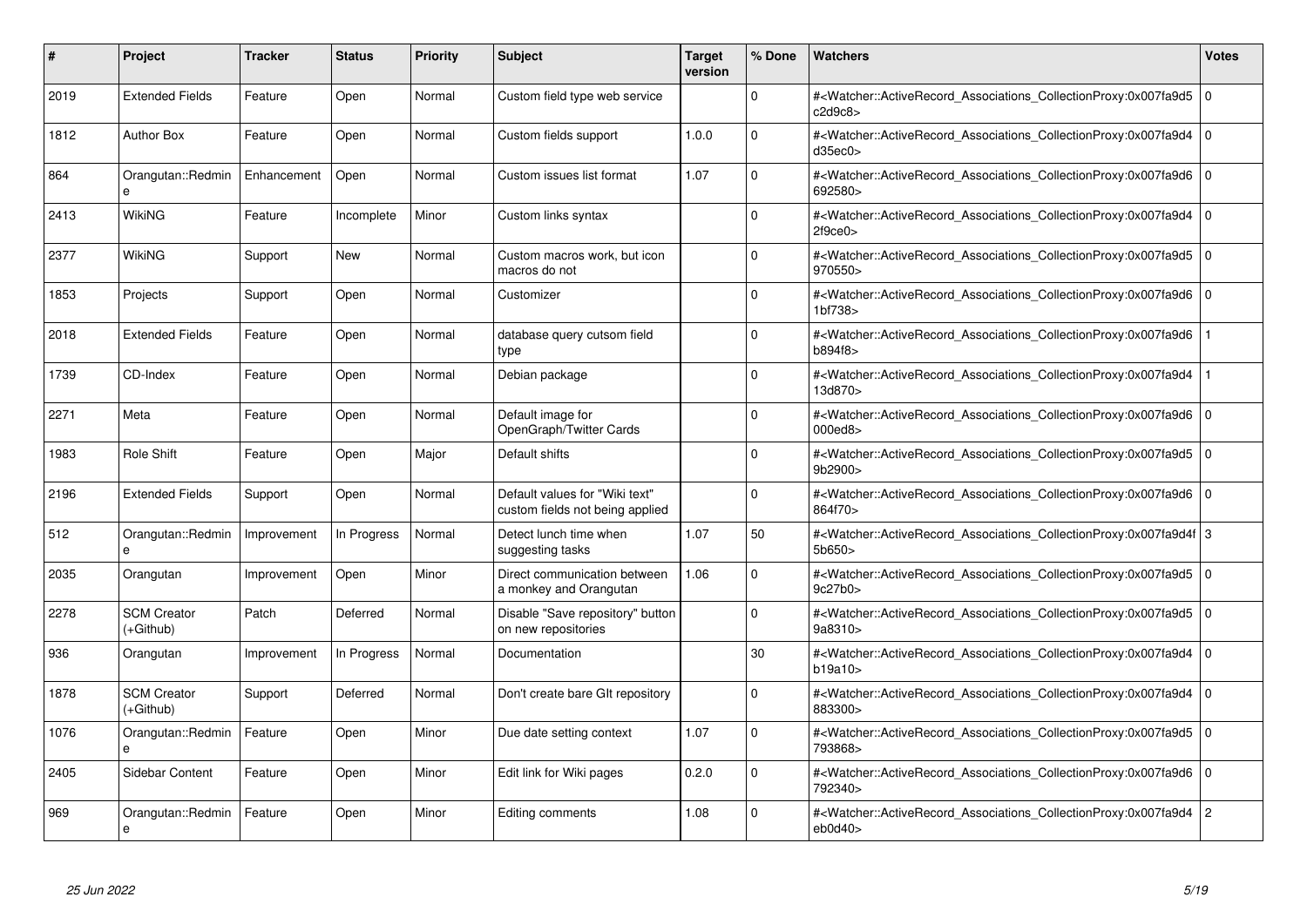| #        | Project                 | <b>Tracker</b> | <b>Status</b>         | <b>Priority</b> | <b>Subject</b>                                                                                                                                                                                                                                                                                                                     | <b>Target</b><br>version | % Done      | Watchers                                                                                                                                                                | <b>Votes</b>   |
|----------|-------------------------|----------------|-----------------------|-----------------|------------------------------------------------------------------------------------------------------------------------------------------------------------------------------------------------------------------------------------------------------------------------------------------------------------------------------------|--------------------------|-------------|-------------------------------------------------------------------------------------------------------------------------------------------------------------------------|----------------|
| 2313     | Download Button         | <b>Bug</b>     | Open                  | Normal          | Emails include the Download<br>"button" with relative link                                                                                                                                                                                                                                                                         |                          | 0           | # <watcher::activerecord_associations_collectionproxy:0x007fa9d5<br>c4b298&gt;</watcher::activerecord_associations_collectionproxy:0x007fa9d5<br>                       | l 0            |
| 2165     | Download Button         | <b>Bug</b>     | Open                  | Major           | Error in email                                                                                                                                                                                                                                                                                                                     | 0.1.1                    | $\Omega$    | # <watcher::activerecord_associations_collectionproxy:0x007fa9d5 0<br=""  ="">10c670&gt;</watcher::activerecord_associations_collectionproxy:0x007fa9d5>                |                |
| ISSUE-14 | ISSUE-id                | <b>Bug</b>     | Open                  | Minor           | Escaping #ISSUE-id Textile rule<br>does not work                                                                                                                                                                                                                                                                                   |                          | $\Omega$    | # <watcher::activerecord_associations_collectionproxy:0x007fa9d6 0<br=""  ="">bedfc0</watcher::activerecord_associations_collectionproxy:0x007fa9d6>                    |                |
| 1919     | <b>Extended Fields</b>  | Feature        | Incomplete            | Normal          | Extend Link extended field                                                                                                                                                                                                                                                                                                         |                          | $\Omega$    | # <watcher::activerecord 0<br="" associations="" collectionproxy:0x007fa9d6="">a25d28&gt;</watcher::activerecord>                                                       |                |
| 2093     | <b>Extended Fields</b>  | Feature        | Incomplete            | Normal          | Extended columns using<br>custom queries                                                                                                                                                                                                                                                                                           |                          | $\Omega$    | # <watcher::activerecord_associations_collectionproxy:0x007fa9d5<br>1ab518</watcher::activerecord_associations_collectionproxy:0x007fa9d5<br>                           | $\overline{0}$ |
| 2350     | <b>Extended Fields</b>  | <b>Bug</b>     | Under<br>Verification | Normal          | Extended Field Values that are<br>nil produce an error                                                                                                                                                                                                                                                                             | 0.2.4                    | $\Omega$    | # <watcher::activerecord_associations_collectionproxy:0x007fa9d6<br>d1c8b0</watcher::activerecord_associations_collectionproxy:0x007fa9d6<br>                           | l O            |
| 2359     | <b>Extended Fields</b>  | <b>Bug</b>     | In Progress           | Normal          | Extended fields plugin breaks<br>PDF export                                                                                                                                                                                                                                                                                        | 0.2.4                    | $90\,$      | # <watcher::activerecord_associations_collectionproxy:0x007fa9d5<br>74de30&gt;</watcher::activerecord_associations_collectionproxy:0x007fa9d5<br>                       | l O            |
| 2293     | WikiNG                  | Enhancement    | Open                  | Minor           | Extended user column                                                                                                                                                                                                                                                                                                               |                          | 0           | # <watcher::activerecord_associations_collectionproxy:0x007fa9d4 0<br=""  ="">8ba198&gt;</watcher::activerecord_associations_collectionproxy:0x007fa9d4>                |                |
| 1913     | WikiNG                  | Enhancement    | Incomplete            | Minor           | External Debian/Ubuntu bugs                                                                                                                                                                                                                                                                                                        |                          | $\mathbf 0$ | # <watcher::activerecord_associations_collectionproxy:0x007fa9e7 0<br=""  ="">d28500&gt;</watcher::activerecord_associations_collectionproxy:0x007fa9e7>                |                |
| 1906     | <b>WikiNG</b>           | Enhancement    | Incomplete            | Minor           | <b>External Redmine links</b>                                                                                                                                                                                                                                                                                                      |                          | $\Omega$    | # <watcher::activerecord associations="" collectionproxy:0x007fa9d5<br="">6d16a0</watcher::activerecord>                                                                |                |
| 2098     | <b>Extended Fields</b>  | <b>Bug</b>     | In Progress           | Major           | Failure in XLS Export<br>(undefined method<br>`find_custom_field_template' for<br># <xisexportcontroller)< td=""><td>0.2.4</td><td>90</td><td>#<watcher::activerecord_associations_collectionproxy:0x007fa9d6 2<br="">6c04f8</watcher::activerecord_associations_collectionproxy:0x007fa9d6></td><td></td></xisexportcontroller)<> | 0.2.4                    | 90          | # <watcher::activerecord_associations_collectionproxy:0x007fa9d6 2<br="">6c04f8</watcher::activerecord_associations_collectionproxy:0x007fa9d6>                         |                |
| 2214     | <b>Project Sections</b> | Feature        | Incomplete            | Normal          | Featured and disregarded<br>projects                                                                                                                                                                                                                                                                                               |                          | $\Omega$    | # <watcher::activerecord_associations_collectionproxy:0x007fa9d5 0<br=""  ="">92d160&gt;</watcher::activerecord_associations_collectionproxy:0x007fa9d5>                |                |
| 1620     | Orangutan               | Improvement    | Open                  | Normal          | Fix foreign handlers API                                                                                                                                                                                                                                                                                                           | 2.00                     | 0           | # <watcher::activerecord_associations_collectionproxy:0x007fa9d5<br><math>3</math>bab<math>60</math></watcher::activerecord_associations_collectionproxy:0x007fa9d5<br> | $\overline{0}$ |
| 2431     | Projects                | Improvement    | New                   | Normal          | Fix location of known hosts for<br>www-data                                                                                                                                                                                                                                                                                        |                          | $\mathbf 0$ | # <watcher::activerecord_associations_collectionproxy:0x007fa9d5 0<br=""  ="">916d70&gt;</watcher::activerecord_associations_collectionproxy:0x007fa9d5>                |                |
| 2429     | CD-Index                | Feature        | Incomplete            | Normal          | Flag for broken media                                                                                                                                                                                                                                                                                                              |                          | $\Omega$    | # <watcher::activerecord_associations_collectionproxy:0x007fa9e5 0<br=""  ="">4c7188&gt;</watcher::activerecord_associations_collectionproxy:0x007fa9e5>                |                |
| 2440     | <b>WikiNG</b>           | <b>Bug</b>     | Open                  | Normal          | Footnotes ignore < pre >                                                                                                                                                                                                                                                                                                           | 1.1.1                    | 0           | # <watcher::activerecord_associations_collectionproxy:0x007fa9e7 0<br=""  ="">320eb8&gt;</watcher::activerecord_associations_collectionproxy:0x007fa9e7>                |                |
| 2316     | Hooks Manager           | Translation    | New                   | Normal          | French translation                                                                                                                                                                                                                                                                                                                 |                          | $\mathbf 0$ | # <watcher::activerecord_associations_collectionproxy:0x007fa9e7 0<br=""  ="">199c20&gt;</watcher::activerecord_associations_collectionproxy:0x007fa9e7>                |                |
| 1955     | <b>Extended Fields</b>  | Feature        | Incomplete            | Normal          | FTP link                                                                                                                                                                                                                                                                                                                           |                          | $\mathbf 0$ | # <watcher::activerecord_associations_collectionproxy:0x007fa9e6f 0<br="">4c3c8</watcher::activerecord_associations_collectionproxy:0x007fa9e6f>                        |                |
| 2130     | WikiNG                  | Feature        | Incomplete            | Minor           | Function references                                                                                                                                                                                                                                                                                                                |                          | $\Omega$    | # <watcher::activerecord 0<br="" associations="" collectionproxy:0x007fa9e6="">ab0800&gt;</watcher::activerecord>                                                       |                |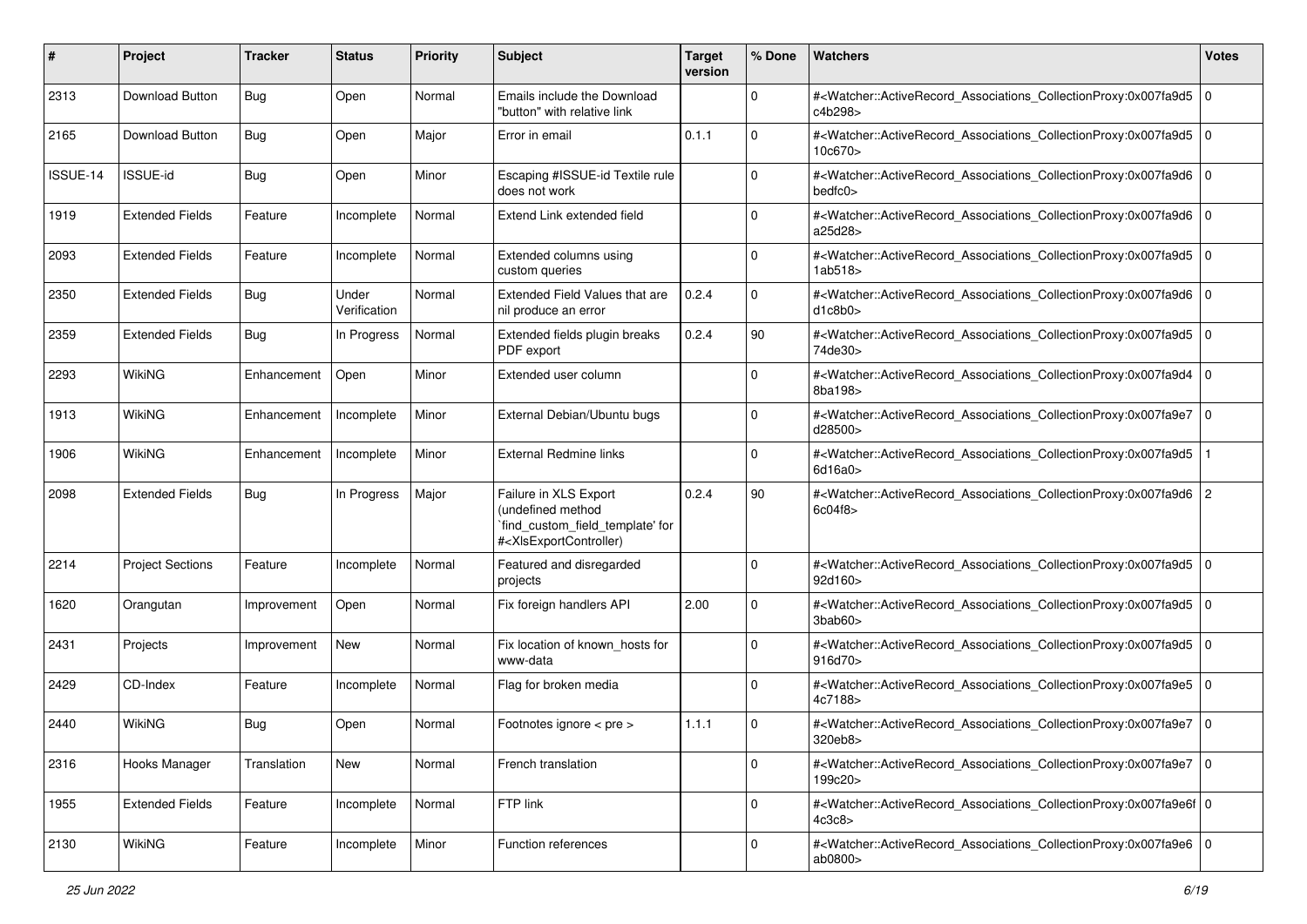| #    | Project                         | Tracker     | <b>Status</b> | <b>Priority</b> | <b>Subject</b>                                                | <b>Target</b><br>version | % Done   | <b>Watchers</b>                                                                                                                                          | <b>Votes</b> |
|------|---------------------------------|-------------|---------------|-----------------|---------------------------------------------------------------|--------------------------|----------|----------------------------------------------------------------------------------------------------------------------------------------------------------|--------------|
| 2334 | <b>SCM Creator</b><br>(+Github) | Bug         | Open          | Normal          | Github API does not load                                      | 0.5.1                    | $\Omega$ | # <watcher::activerecord associations="" collectionproxy:0x007fa9e6<br="">65cba0&gt;</watcher::activerecord>                                             | $\Omega$     |
| 1771 | Sidebar Content                 | Feature     | Open          | Normal          | Global contents                                               | 0.2.0                    | $\Omega$ | # <watcher::activerecord 0<br="" associations="" collectionproxy:0x007fa9e6=""  ="">13cfa8&gt;</watcher::activerecord>                                   |              |
| 1687 | Meta                            | Feature     | Open          | Normal          | Global Meta tags, Meta tags per<br>project and per page       |                          | $\Omega$ | # <watcher::activerecord_associations_collectionproxy:0x007fa9e5<br>d6a740&gt;</watcher::activerecord_associations_collectionproxy:0x007fa9e5<br>        | $\Omega$     |
| 2036 | Projects                        | Enhancement | Open          | Minor           | Global news                                                   |                          | $\Omega$ | # <watcher::activerecord_associations_collectionproxy:0x007fa9e5 0<br="">9feb60</watcher::activerecord_associations_collectionproxy:0x007fa9e5>          |              |
| 2106 | Projects                        | Improvement | Incomplete    | Minor           | Gravatar upload                                               |                          | $\Omega$ | # <watcher::activerecord_associations_collectionproxy:0x007fa9e5 0<br=""  ="">7f03f0&gt;</watcher::activerecord_associations_collectionproxy:0x007fa9e5> |              |
| 2276 | Language Mix                    | Feature     | Incomplete    | Normal          | Group posts / show only the<br>primary article                |                          | $\Omega$ | # <watcher::activerecord_associations_collectionproxy:0x007fa9e5 0<br="">664108&gt;</watcher::activerecord_associations_collectionproxy:0x007fa9e5>      |              |
| 2168 | <b>Extended Fields</b>          | Feature     | Open          | Minor           | Grouping form elements                                        |                          | $\Omega$ | # <watcher::activerecord 0<br="" associations="" collectionproxy:0x007fa9e4f=""  ="">49558&gt;</watcher::activerecord>                                   |              |
| 1613 | Orangutan::Redmin               | Bug         | Open          | Normal          | Guarantee that a notification will   1.08<br>come to end user |                          | $\Omega$ | # <watcher::activerecord_associations_collectionproxy:0x007fa9e5<br>38f2e8&gt;</watcher::activerecord_associations_collectionproxy:0x007fa9e5<br>        |              |
| 2245 | RedWord                         | Improvement | Open          | Normal          | Hellip in project titles                                      |                          | $\Omega$ | # <watcher::activerecord 0<br="" associations="" collectionproxy:0x007fa9e5=""  ="">1e1838&gt;</watcher::activerecord>                                   |              |
| 1083 | Orangutan::Redmin<br>e          | Feature     | Open          | Minor           | Help context(s) for Redmine text   1.08<br>formatting syntax  |                          | $\Omega$ | # <watcher::activerecord 0<br="" associations="" collectionproxy:0x007fa9e4f=""  ="">9c078</watcher::activerecord>                                       |              |
| 2289 | <b>RedPress</b>                 | <b>Bug</b>  | <b>New</b>    | Normal          | Hide moved news from the<br>project overview page             |                          | $\Omega$ | # <watcher::activerecord_associations_collectionproxy:0x007fa9e4 0<br=""  ="">d45400&gt;</watcher::activerecord_associations_collectionproxy:0x007fa9e4> |              |
| 2392 | <b>WikiNG</b>                   | Feature     | Incomplete    | Normal          | <b>Hierarcial Numbered headers</b>                            |                          | $\Omega$ | # <watcher::activerecord 0<br="" associations="" collectionproxy:0x0055cbdb=""  ="">ac4d68</watcher::activerecord>                                       |              |
| 2236 | <b>Extended Fields</b>          | Bug         | Incomplete    | Normal          | <b>Hint Lost</b>                                              |                          | $\Omega$ | # <watcher::activerecord 0<br="" associations="" collectionproxy:0x0055cbdb=""  ="">9d2400&gt;</watcher::activerecord>                                   |              |
| 2273 | Hooks Manager                   | Support     | In Progress   | Normal          | Hook is invalid                                               |                          | $\Omega$ | # <watcher::activerecord_associations_collectionproxy:0x0055cbdb 0<br=""  ="">8ee598&gt;</watcher::activerecord_associations_collectionproxy:0x0055cbdb> |              |
| 2076 | WikiNG                          | Feature     | Open          | Insignificant   | <b>HTML Color preview</b>                                     |                          | $\Omega$ | # <watcher::activerecord 0<br="" associations="" collectionproxy:0x0055cbdb=""  ="">79abd8&gt;</watcher::activerecord>                                   |              |
| 1466 | Orangutan::Redmin<br>e          | Improvement | Open          | Normal          | Hyperlinks in notifications                                   |                          | $\Omega$ | # <watcher::activerecord_associations_collectionproxy:0x0055cbdb 0<br=""  ="">62dd90&gt;</watcher::activerecord_associations_collectionproxy:0x0055cbdb> |              |
| 1899 | WikiNG                          | Improvement | Incomplete    | Minor           | Ignore conditions on preview                                  |                          | $\Omega$ | # <watcher::activerecord_associations_collectionproxy:0x0055cbd8 0<br=""  ="">414bb0&gt;</watcher::activerecord_associations_collectionproxy:0x0055cbd8> |              |
| 2244 | WordMine                        | Improvement | Incomplete    | Normal          | Import the project on blog index<br>open                      |                          | $\Omega$ | # <watcher::activerecord 0<br="" associations="" collectionproxy:0x0055cbd8=""  ="">9c6e28&gt;</watcher::activerecord>                                   |              |
| 2303 | Meta                            | Feature     | Open          | Normal          | Improve internal API                                          |                          | $\Omega$ | # <watcher::activerecord_associations_collectionproxy:0x0055cbd8 0<br="">408ea0&gt;</watcher::activerecord_associations_collectionproxy:0x0055cbd8>      |              |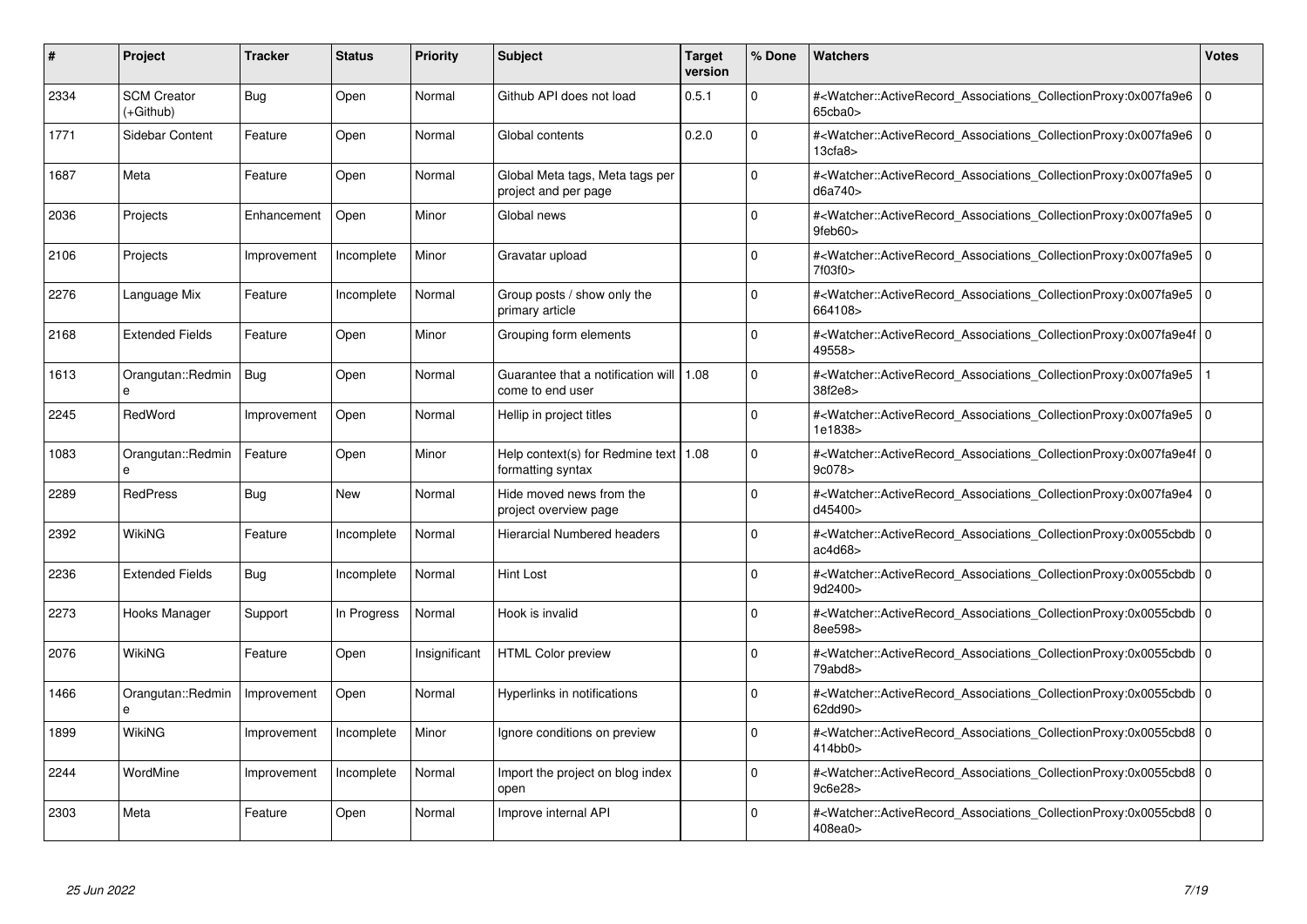| #    | <b>Project</b>                    | <b>Tracker</b> | <b>Status</b>         | <b>Priority</b> | <b>Subject</b>                                                                | <b>Target</b><br>version | % Done      | <b>Watchers</b>                                                                                                                                                     | <b>Votes</b>   |
|------|-----------------------------------|----------------|-----------------------|-----------------|-------------------------------------------------------------------------------|--------------------------|-------------|---------------------------------------------------------------------------------------------------------------------------------------------------------------------|----------------|
| 2407 | Sidebar Content                   | Feature        | Open                  | Normal          | Improve support of Wiki page<br>on sidebar                                    | 0.2.0                    | $\mathbf 0$ | # <watcher::activerecord_associations_collectionproxy:0x0055cbd8 0<br=""  ="">104970&gt;</watcher::activerecord_associations_collectionproxy:0x0055cbd8>            |                |
| 2319 | <b>Extended Fields</b>            | Bug            | Open                  | Normal          | Incompatible with<br>rt custom field?                                         | 0.2.4                    | $\Omega$    | # <watcher::activerecord_associations_collectionproxy:0x0055cbd7 0<br=""  ="">fdedc0&gt;</watcher::activerecord_associations_collectionproxy:0x0055cbd7>            |                |
| 1828 | <b>Contact Form</b>               | Support        | Deferred              | Normal          | Incorrect from/reply to address<br>used in sent email                         |                          | 40          | # <watcher::activerecord_associations_collectionproxy:0x0055cbd7 0<br=""  ="">c1ec80</watcher::activerecord_associations_collectionproxy:0x0055cbd7>                |                |
| 2241 | <b>Extended Fields</b>            | Feature        | Incomplete            | Normal          | Informations I see on Calendar                                                |                          | $\Omega$    | # <watcher::activerecord_associations_collectionproxy:0x0055cbd7 0<br=""  ="">5abad8&gt;</watcher::activerecord_associations_collectionproxy:0x0055cbd7>            |                |
| 1994 | WikiNG                            | Enhancement    | Incomplete            | Normal          | Inline warnings, tips etc                                                     |                          | $\Omega$    | # <watcher::activerecord_associations_collectionproxy:0x0055cbd6 0<br="">7f17a8&gt;</watcher::activerecord_associations_collectionproxy:0x0055cbd6>                 |                |
| 1586 | Orangutan                         | Improvement    | Open                  | Normal          | Installation command line helper   1.08                                       |                          | $\mathbf 0$ | # <watcher::activerecord_associations_collectionproxy:0x007fa9da 0<br=""  ="">40<sub>b6f0&gt;</sub></watcher::activerecord_associations_collectionproxy:0x007fa9da> |                |
| 2344 | <b>Extended Fields</b>            | Support        | Open                  | Normal          | Installation failure: uninitialized<br>constant ExtendedFieldsHelper          |                          | 10          | # <watcher::activerecord_associations_collectionproxy:0x007fa9da<br>dc4368&gt;</watcher::activerecord_associations_collectionproxy:0x007fa9da<br>                   | $\Omega$       |
| 2105 | <b>SCM Creator</b><br>(+Github)   | Feature        | Open                  | Normal          | Integrate with existing scm<br>system                                         |                          | $\Omega$    | # <watcher::activerecord 0<br="" associations="" collectionproxy:0x007fa9db=""  ="">738688&gt;</watcher::activerecord>                                              |                |
| 2161 | <b>Extended Fields</b>            | Support        | In Progress           | Critical        | Internal error On New Issues<br>tab                                           |                          | $\Omega$    | # <watcher::activerecord 0<br="" associations="" collectionproxy:0x007fa9da=""  ="">c2d860&gt;</watcher::activerecord>                                              |                |
| 2343 | <b>SCM Creator</b><br>$(+Github)$ | Bug            | Open                  | Major           | Internal error when creating<br>projects having a List format<br>custom field | 0.5.1                    | $\Omega$    | # <watcher::activerecord_associations_collectionproxy:0x007fa9da 0<br=""  ="">28c7e8&gt;</watcher::activerecord_associations_collectionproxy:0x007fa9da>            |                |
| 2320 | <b>Extended Fields</b>            | <b>Bug</b>     | Under<br>Verification | Normal          | Internal error when opening<br>issues tab                                     | 0.2.4                    | $\Omega$    | # <watcher::activerecord_associations_collectionproxy:0x007fa9da 0<br=""  ="">814d00&gt;</watcher::activerecord_associations_collectionproxy:0x007fa9da>            |                |
| 935  | Orangutan                         | Feature        | Open                  | Minor           | Invalid keyboard layout<br>translator                                         |                          | $\Omega$    | # <watcher::activerecord 0<br="" associations="" collectionproxy:0x007fa9db=""  ="">241c10&gt;</watcher::activerecord>                                              |                |
| 170  | Orangutan::Redmin<br>е            | Feature        | Open                  | Minor           | Issue creation                                                                | 1.06                     | $\mathbf 0$ | # <watcher::activerecord associations="" collectionproxy:0x007fa9db<br="">3d7db8&gt;</watcher::activerecord>                                                        | $\overline{2}$ |
| 973  | Orangutan::Redmin<br>e            | Improvement    | Open                  | Minor           | Issue description change<br>notification                                      | 1.08                     | $\Omega$    | # <watcher::activerecord_associations_collectionproxy:0x007fa9db 0<br=""  ="">7c7068&gt;</watcher::activerecord_associations_collectionproxy:0x007fa9db>            |                |
| 180  | Orangutan::Redmin<br>e            | Feature        | Open                  | Normal          | Issue status changing                                                         | 1.07                     | $\Omega$    | # <watcher::activerecord 3<br="" associations="" collectionproxy:0x007fa9d9="">348bb0&gt;</watcher::activerecord>                                                   |                |
| 2184 | Role Shift                        | Support        | Incomplete            | Normal          | Issue visibility                                                              |                          | $\mathbf 0$ | # <watcher::activerecord associations="" collectionproxy:0x007fa9da<br="">b2ba98</watcher::activerecord>                                                            | l 0            |
| 2318 | <b>Extended Fields</b>            | Bug            | In Progress           | Normal          | Issues as pdf                                                                 | 0.2.4                    | 90          | # <watcher::activerecord_associations_collectionproxy:0x007fa9da 0<br=""  ="">2d5718&gt;</watcher::activerecord_associations_collectionproxy:0x007fa9da>            |                |
| 2261 | <b>Extended Fields</b>            | Bug            | Incomplete            | Normal          | issues PDF view and<br>descriptions                                           | 0.2.4                    | $\Omega$    | # <watcher::activerecord_associations_collectionproxy:0x007fa9d9 0<br=""  ="">eb9580&gt;</watcher::activerecord_associations_collectionproxy:0x007fa9d9>            |                |
| 1963 | Projects                          | Feature        | Open                  | Minor           | Issues/messages count                                                         |                          | $\Omega$    | # <watcher::activerecord_associations_collectionproxy:0x007fa9db 0<br=""  ="">8762c0&gt;</watcher::activerecord_associations_collectionproxy:0x007fa9db>            |                |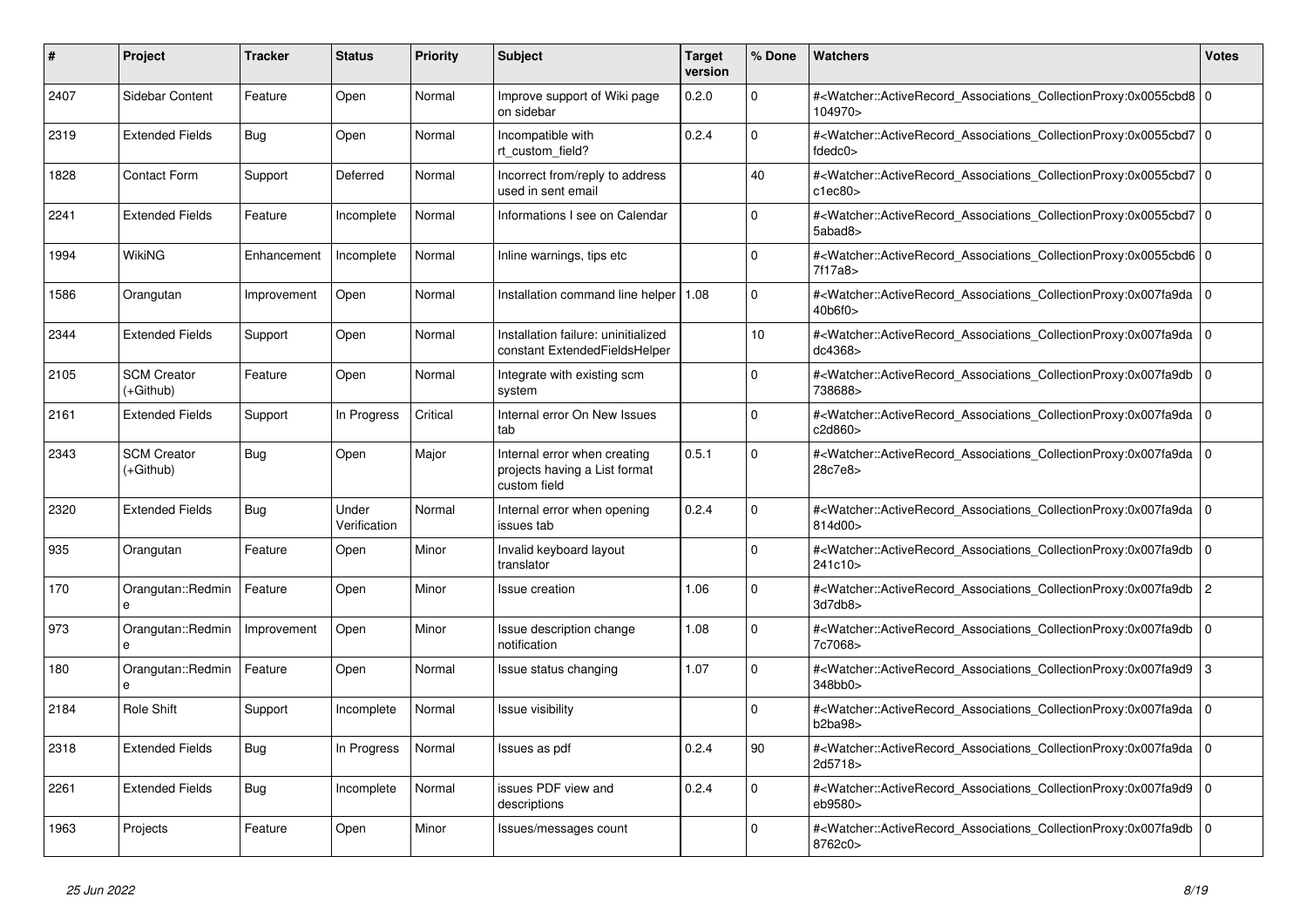| #    | Project                         | <b>Tracker</b> | <b>Status</b>         | <b>Priority</b> | <b>Subject</b>                                                                           | <b>Target</b><br>version | % Done   | <b>Watchers</b>                                                                                                                                     | <b>Votes</b>   |
|------|---------------------------------|----------------|-----------------------|-----------------|------------------------------------------------------------------------------------------|--------------------------|----------|-----------------------------------------------------------------------------------------------------------------------------------------------------|----------------|
| 1931 | <b>WikiNG</b>                   | Bug            | Deferred              | Normal          | it seems conflict with the<br>redmine ckeditor                                           |                          | $\Omega$ | # <watcher::activerecord_associations_collectionproxy:0x007fa9d9<br>4f1a98&gt;</watcher::activerecord_associations_collectionproxy:0x007fa9d9<br>   |                |
| 26   | Orangutan                       | Feature        | Open                  | Normal          | It would be greate to have a<br>reminder                                                 | 1.06                     | $\Omega$ | # <watcher::activerecord associations="" collectionproxy:0x007fa9d9<br="">44cde0&gt;</watcher::activerecord>                                        | 0              |
| 558  | Orangutan                       | Feature        | Open                  | Minor           | Jokes context                                                                            |                          | $\Omega$ | # <watcher::activerecord_associations_collectionproxy:0x007fa9d8 2<br="">c0f380&gt;</watcher::activerecord_associations_collectionproxy:0x007fa9d8> |                |
| 2248 | <b>RedPress</b>                 | Feature        | Open                  | Normal          | Latest blog posts in Redmine                                                             |                          | $\Omega$ | # <watcher::activerecord associations="" collectionproxy:0x007fa9db<br="">07a0f8&gt;</watcher::activerecord>                                        | $\overline{0}$ |
| 2086 | Projects                        | Improvement    | Incomplete            | Minor           | Latest stable version                                                                    |                          | $\Omega$ | # <watcher::activerecord associations="" collectionproxy:0x007fa9d8<br="">8b3768&gt;</watcher::activerecord>                                        | 0              |
| 2114 | <b>Extended Fields</b>          | Feature        | Open                  | Normal          | LDAP attributes for user custom<br>fields                                                |                          | $\Omega$ | # <watcher::activerecord_associations_collectionproxy:0x007fa9db<br>dc4290&gt;</watcher::activerecord_associations_collectionproxy:0x007fa9db<br>   | 0              |
| 20   | Orangutan::Redmin               | Feature        | Open                  | Minor           | Let user specify what he did<br>during a break                                           |                          | $\Omega$ | # <watcher::activerecord_associations_collectionproxy:0x007fa9d9<br>eeb6e8&gt;</watcher::activerecord_associations_collectionproxy:0x007fa9d9<br>   | l o            |
| 124  | Orangutan::Redmin<br>e          | Feature        | Open                  | Minor           | Let users specify what they did<br>during a break by answering on<br>break question      |                          | $\Omega$ | # <watcher::activerecord_associations_collectionproxy:0x007fa9d9<br>3ba300&gt;</watcher::activerecord_associations_collectionproxy:0x007fa9d9<br>   | 3              |
| 1731 | CD-Index                        | Bug            | Incomplete            | Normal          | Libarchive<br>archive_read_symlink returns<br>garbage                                    |                          | $\Omega$ | # <watcher::activerecord associations="" collectionproxy:0x007fa9d9<br="">beefc0</watcher::activerecord>                                            | l O            |
| 2433 | WordMine                        | Feature        | Open                  | Minor           | Link Redmine issue with<br><b>WordPress comment</b>                                      |                          | $\Omega$ | # <watcher::activerecord associations="" collectionproxy:0x007fa9d8<br="">141548&gt;</watcher::activerecord>                                        | l O            |
| 2223 | <b>Extended Fields</b>          | Feature        | Open                  | Normal          | Linked list custom field                                                                 |                          | 0        | # <watcher::activerecord associations="" collectionproxy:0x007fa9da<br="">71ed38&gt;</watcher::activerecord>                                        | 0              |
| 2406 | Projects                        | Feature        | Open                  | Minor           | List of forks for projects                                                               |                          | $\Omega$ | # <watcher::activerecord_associations_collectionproxy:0x007fa9db<br>71dd88&gt;</watcher::activerecord_associations_collectionproxy:0x007fa9db<br>   | l o            |
| 1562 | Orangutan                       | Enhancement    | Open                  | Normal          | Localisation                                                                             | 2.00                     | $\Omega$ | # <watcher::activerecord_associations_collectionproxy:0x007fa9d9<br>d08628&gt;</watcher::activerecord_associations_collectionproxy:0x007fa9d9<br>   | 0              |
| 1954 | <b>Extended Fields</b>          | Feature        | Incomplete            | Normal          | Mailto links                                                                             |                          | $\Omega$ | # <watcher::activerecord_associations_collectionproxy:0x007fa9da<br>abf668&gt;</watcher::activerecord_associations_collectionproxy:0x007fa9da<br>   | l o            |
| 2075 | <b>SCM Creator</b><br>(+Github) | Feature        | Open                  | Normal          | Make an option to fully<br>automate repository creation<br>without editing the URL field |                          | $\Omega$ | # <watcher::activerecord 2<br="" associations="" collectionproxy:0x007fa9d9f="">4d7d0&gt;</watcher::activerecord>                                   |                |
| 2028 | <b>Extended Fields</b>          | Feature        | Incomplete            | Normal          | make fields final option                                                                 |                          | $\Omega$ | # <watcher::activerecord_associations_collectionproxy:0x007fa9d8<br>42c550&gt;</watcher::activerecord_associations_collectionproxy:0x007fa9d8<br>   | 0              |
| 2328 | <b>Extended Fields</b>          | Patch          | Under<br>Verification | Normal          | Make the Project type custom<br>fields sortable in issue lists                           | 0.2.4                    | $\Omega$ | # <watcher::activerecord_associations_collectionproxy:0x007fa9d8<br>864500&gt;</watcher::activerecord_associations_collectionproxy:0x007fa9d8<br>   | ۱o             |
| 1721 | CD-Index                        | Feature        | Open                  | Minor           | Man page for cdfind                                                                      |                          | $\Omega$ | # <watcher::activerecord_associations_collectionproxy:0x007fa9d9<br>272ce0&gt;</watcher::activerecord_associations_collectionproxy:0x007fa9d9<br>   | $\overline{0}$ |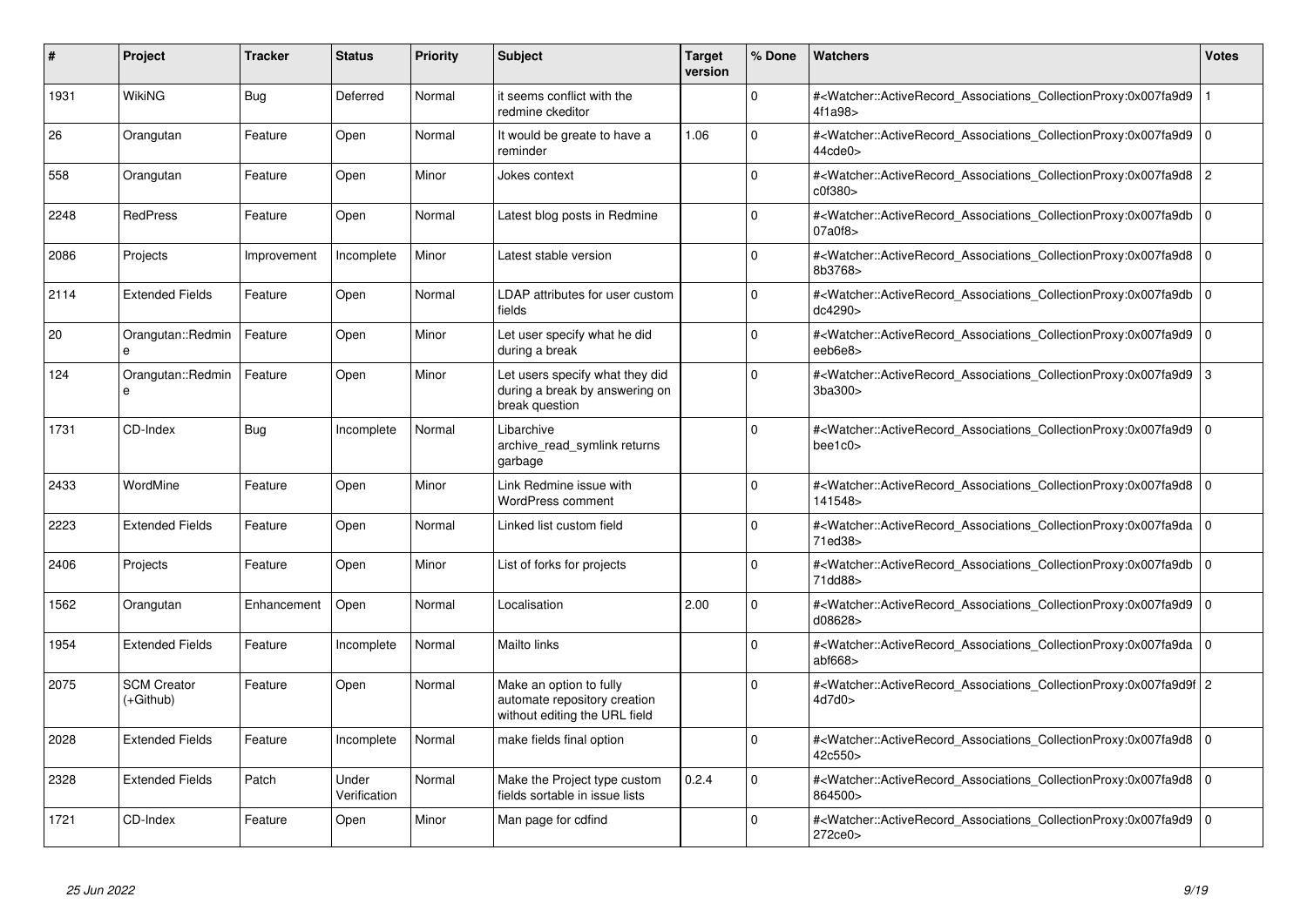| #              | Project                | <b>Tracker</b> | <b>Status</b>         | <b>Priority</b> | <b>Subject</b>                                                             | <b>Target</b><br>version | % Done      | <b>Watchers</b>                                                                                                                                   | <b>Votes</b>   |
|----------------|------------------------|----------------|-----------------------|-----------------|----------------------------------------------------------------------------|--------------------------|-------------|---------------------------------------------------------------------------------------------------------------------------------------------------|----------------|
| 1720           | CD-Index               | Feature        | Open                  | Minor           | Man page for cdindex                                                       |                          | $\Omega$    | # <watcher::activerecord 0<br="" associations="" collectionproxy:0x007fa9daf=""  ="">b3890&gt;</watcher::activerecord>                            |                |
| 2423           | <b>WikiNG</b>          | Feature        | Incomplete            | Normal          | markdown support?                                                          |                          | $\Omega$    | # <watcher::activerecord_associations_collectionproxy:0x007fa9db<br>6fb1e8</watcher::activerecord_associations_collectionproxy:0x007fa9db<br>     | 0              |
| 1603           | Orangutan              | Feature        | Open                  | Minor           | MegaHAL                                                                    |                          | $\Omega$    | # <watcher::activerecord_associations_collectionproxy:0x007fa9d9<br>a8d3f8</watcher::activerecord_associations_collectionproxy:0x007fa9d9<br>     |                |
| 2329           | <b>WikiNG</b>          | <b>Bug</b>     | Under<br>Verification | Major           | Mentions visibility                                                        |                          | 50          | # <watcher::activerecord_associations_collectionproxy:0x007fa9d9<br>d40690&gt;</watcher::activerecord_associations_collectionproxy:0x007fa9d9<br> | l O            |
| 2242           | <b>Extended Fields</b> | <b>Bug</b>     | Incomplete            | Normal          | Message "invalid statement:<br>STR TO DATE" when using<br>MS SQL           |                          | 30          | # <watcher::activerecord associations="" collectionproxy:0x007fa9d9<br="">e1ccd0</watcher::activerecord>                                          |                |
| 2079           | WikiNG                 | Feature        | Incomplete            | Normal          | Message to everyone in a<br>project                                        |                          | $\Omega$    | # <watcher::activerecord_associations_collectionproxy:0x007fa9d9<br>c1c9a8</watcher::activerecord_associations_collectionproxy:0x007fa9d9<br>     | $\overline{0}$ |
| 2372           | Meta                   | Feature        | Open                  | Normal          | Microdata for breadcrumbs                                                  |                          | $\Omega$    | # <watcher::activerecord associations="" collectionproxy:0x007fa9db<br="">c37440&gt;</watcher::activerecord>                                      | $\overline{0}$ |
| 1089           | Orangutan              | Improvement    | Open                  | Minor           | Migrate to contexts<br>dependencies/relations from<br>weights              | 2.00                     | $\Omega$    | # <watcher::activerecord_associations_collectionproxy:0x007fa9db<br>2927f0&gt;</watcher::activerecord_associations_collectionproxy:0x007fa9db<br> | 0              |
| 2216           | Download Button        | Bug            | <b>New</b>            | Critical        | Missing partial<br>download/sidebar                                        |                          | $\Omega$    | # <watcher::activerecord_associations_collectionproxy:0x007fa9da<br>46ed40&gt;</watcher::activerecord_associations_collectionproxy:0x007fa9da<br> | ۱o             |
| 1038           | Orangutan::Redmin      | Improvement    | Open                  | Minor           | More flexible syntax for adding<br>past tasks/entries                      |                          | $\Omega$    | # <watcher::activerecord_associations_collectionproxy:0x007fa9d8<br>c916f0&gt;</watcher::activerecord_associations_collectionproxy:0x007fa9d8<br> | l 0            |
| 1695           | Sidebar Content        | Feature        | Open                  | Normal          | Multiple contents                                                          | 0.2.0                    | $\Omega$    | # <watcher::activerecord_associations_collectionproxy:0x007fa9db<br>948d88&gt;</watcher::activerecord_associations_collectionproxy:0x007fa9db<br> | 0              |
| 1884           | <b>Extended Fields</b> | Feature        | Incomplete            | Normal          | Multiselect                                                                |                          | $\Omega$    | # <watcher::activerecord_associations_collectionproxy:0x007fa9d8<br>cb0488&gt;</watcher::activerecord_associations_collectionproxy:0x007fa9d8<br> | 0              |
| 2383           | <b>Extended Fields</b> | Feature        | Open                  | Normal          | Multiselect for Project fields                                             |                          | $\Omega$    | # <watcher::activerecord associations="" collectionproxy:0x007fa9d8<br="">dd8bd0&gt;</watcher::activerecord>                                      | 0              |
| 1988           | Orangutan              | Improvement    | Incomplete            | Normal          | Multithreading                                                             |                          | $\Omega$    | # <watcher::activerecord associations="" collectionproxy:0x007fa9da<br="">42cdc8</watcher::activerecord>                                          | 0              |
| 2163           | Meta                   | <b>Bug</b>     | Incomplete            | Normal          | My site's Display lanugage was<br>only English, when I installed<br>plugin |                          | $\mathbf 0$ | # <watcher::activerecord_associations_collectionproxy:0x007fa9db<br>b979b8&gt;</watcher::activerecord_associations_collectionproxy:0x007fa9db<br> | 0              |
| 2221           | <b>Extended Fields</b> | Support        | Deferred              | Minor           | Need a fix for list.html.erb                                               |                          | $\Omega$    | # <watcher::activerecord associations="" collectionproxy:0x007fa9da<br="">27af98&gt;</watcher::activerecord>                                      | 0              |
| <b>ISSUE-1</b> | <b>ISSUE-id</b>        | Support        | Deferred              | Minor           | Need a function to display issue<br>id                                     |                          | $\Omega$    | # <watcher::activerecord associations="" collectionproxy:0x007fa9da<br="">260d78&gt;</watcher::activerecord>                                      | l O            |
| 2149           | <b>TOC</b>             | <b>Bug</b>     | <b>New</b>            | Normal          | New dokuwiki default template<br>(from angua) make problem                 |                          | $\Omega$    | # <watcher::activerecord_associations_collectionproxy:0x007fa9d8<br>e42ad0</watcher::activerecord_associations_collectionproxy:0x007fa9d8<br>     | 0              |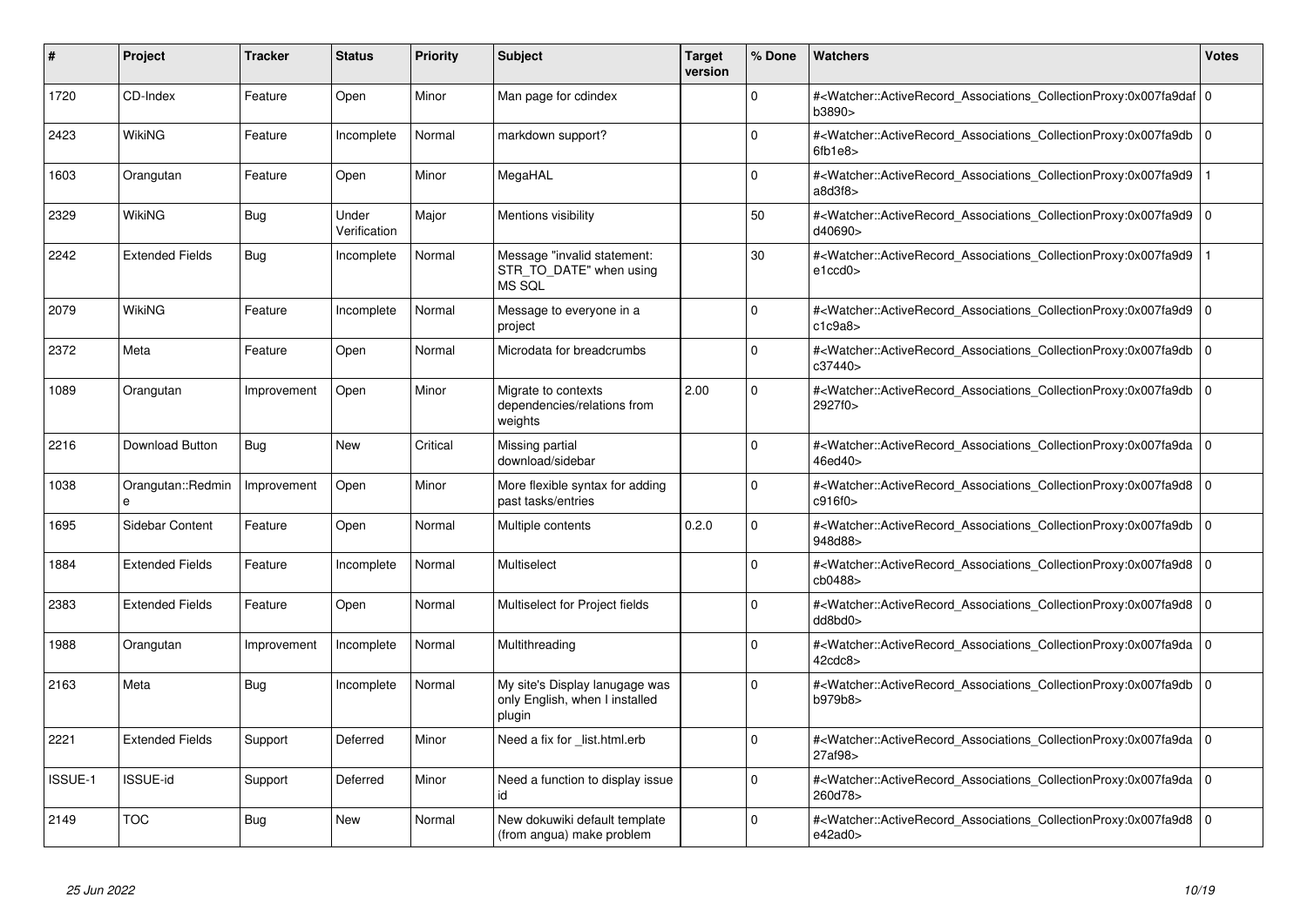| #        | Project                         | <b>Tracker</b> | <b>Status</b> | <b>Priority</b> | <b>Subject</b>                                                        | <b>Target</b><br>version | % Done      | Watchers                                                                                                                                                                    | <b>Votes</b> |
|----------|---------------------------------|----------------|---------------|-----------------|-----------------------------------------------------------------------|--------------------------|-------------|-----------------------------------------------------------------------------------------------------------------------------------------------------------------------------|--------------|
| 1858     | <b>SCM Creator</b><br>(+Github) | Feature        | Open          | Normal          | New Wiki/Textile macro                                                |                          | 0           | # <watcher::activerecord_associations_collectionproxy:0x007fa9db<br>cd6d60</watcher::activerecord_associations_collectionproxy:0x007fa9db<br>                               | $\mathbf 0$  |
| 2031     | Projects                        | Improvement    | Open          | Minor           | News sidebar                                                          |                          | 0           | # <watcher::activerecord_associations_collectionproxy:0x007fa9d9 0<br=""  ="">df0338&gt;</watcher::activerecord_associations_collectionproxy:0x007fa9d9>                    |              |
| 2368     | RedWord                         | Bug            | Open          | Minor           | Next and prev links for<br>multi-page articles                        |                          | 0           | # <watcher::activerecord_associations_collectionproxy:0x007fa9d9 0<br=""  ="">5dfc48</watcher::activerecord_associations_collectionproxy:0x007fa9d9>                        |              |
| 2239     | <b>SCM Creator</b><br>(+Github) | Bug            | Incomplete    | Normal          | No default identifer                                                  |                          | 0           | # <watcher::activerecord_associations_collectionproxy:0x007fa9da<br>afda80&gt;</watcher::activerecord_associations_collectionproxy:0x007fa9da<br>                           | l O          |
| ISSUE-12 | <b>ISSUE-id</b>                 | Bug            | Deferred      | Major           | No route matches error for<br>iournals#new                            |                          | 50          | # <watcher::activerecord_associations_collectionproxy:0x007fa9daf 0<br=""  ="">04570&gt;</watcher::activerecord_associations_collectionproxy:0x007fa9daf>                   |              |
| 2323     | <b>Contact Form</b>             | Bug            | New           | Normal          | non-english characters on Full<br>name                                |                          | $\Omega$    | # <watcher::activerecord_associations_collectionproxy:0x007fa9db<br><math>0</math>b0fb8<math>&gt;</math></watcher::activerecord_associations_collectionproxy:0x007fa9db<br> | $\mathbf 0$  |
| 1704     | Orangutan::Redmin               | Enhancement    | Open          | Minor           | Notify about votes                                                    | 1.06                     | $\mathbf 0$ | # <watcher::activerecord_associations_collectionproxy:0x007fa9da 0<br="">30ff80&gt;</watcher::activerecord_associations_collectionproxy:0x007fa9da>                         |              |
| 1604     | Orangutan::Redmin<br>e          | Improvement    | Open          | Normal          | Notify also about other<br>important events on subscribed<br>projects | 1.06                     | $\mathbf 0$ | # <watcher::activerecord_associations_collectionproxy:0x007fa9db<br>2c0970&gt;</watcher::activerecord_associations_collectionproxy:0x007fa9db<br>                           | $\Omega$     |
| 1615     | Orangutan::Redmin<br>e          | Improvement    | Open          | Minor           | Notify assignee when new<br>watcher is added                          | 1.06                     | 0           | # <watcher::activerecord_associations_collectionproxy:0x007fa9db<br>508cf0</watcher::activerecord_associations_collectionproxy:0x007fa9db<br>                               |              |
| 184      | Orangutan::Redmin<br>e          | Feature        | Open          | Minor           | Notifying about due date and<br>hours                                 | 1.07                     | $\Omega$    | # <watcher::activerecord_associations_collectionproxy:0x007fa9da 2<br=""  ="">640538&gt;</watcher::activerecord_associations_collectionproxy:0x007fa9da>                    |              |
| 2225     | OpenID Fix                      | Bug            | Incomplete    | Normal          | OpenID::TypeURIMismatch                                               |                          | $\Omega$    | # <watcher::activerecord_associations_collectionproxy:0x007fa9db<br>a1a4a0&gt;</watcher::activerecord_associations_collectionproxy:0x007fa9db<br>                           | $\mathbf 0$  |
| 2441     | <b>Project Sections</b>         | Improvement    | Incomplete    | Minor           | Option to collapse section                                            |                          | $\Omega$    | # <watcher::activerecord_associations_collectionproxy:0x007fa9db<br>03afc0&gt;</watcher::activerecord_associations_collectionproxy:0x007fa9db<br>                           | l O          |
| 2224     | <b>WikiNG</b>                   | Feature        | Incomplete    | Normal          | Option to disable glyphs?                                             |                          | 0           | # <watcher::activerecord_associations_collectionproxy:0x007fa9db 0<br=""  ="">cdtdc0<sub>&gt;</sub></watcher::activerecord_associations_collectionproxy:0x007fa9db>         |              |
| 2424     | CD-Index                        | Feature        | New           | Normal          | Option to skip thumbnail(s)                                           |                          | $\Omega$    | # <watcher::activerecord_associations_collectionproxy:0x007fa9d9 0<br=""  ="">56e1d8&gt;</watcher::activerecord_associations_collectionproxy:0x007fa9d9>                    |              |
| 2169     | <b>Contact Form</b>             | Feature        | Incomplete    | Normal          | Option to use own name,<br>reply-to, subject and message<br>fields    |                          | 0           | # <watcher::activerecord_associations_collectionproxy:0x007fa9db  <br="">e40728&gt;</watcher::activerecord_associations_collectionproxy:0x007fa9db>                         | l O          |
| 2170     | <b>Contact Form</b>             | Feature        | Open          | Minor           | Optional email format validation                                      |                          | 0           | # <watcher::activerecord_associations_collectionproxy:0x007fa9db 0<br=""  ="">506680&gt;</watcher::activerecord_associations_collectionproxy:0x007fa9db>                    |              |
| 1638     | Orangutan                       | Feature        | Open          | Major           | Orangutan bug reporting                                               |                          | 0           | # <watcher::activerecord 0<br="" associations="" collectionproxy:0x007fa9db="">370208&gt;</watcher::activerecord>                                                           |              |
| 1716     | Projects                        | Feature        | In Progress   | Normal          | Orangutan video/chat demo                                             |                          | 10          | # <watcher::activerecord_associations_collectionproxy:0x007fa9da 0<br="">7b00a8&gt;</watcher::activerecord_associations_collectionproxy:0x007fa9da>                         |              |
| 1909     | Orangutan                       | Enhancement    | Incomplete    | Minor           | Orangutan::Kayako                                                     |                          | 0           | # <watcher::activerecord_associations_collectionproxy:0x007fa9da 0<br=""  ="">e4b868&gt;</watcher::activerecord_associations_collectionproxy:0x007fa9da>                    |              |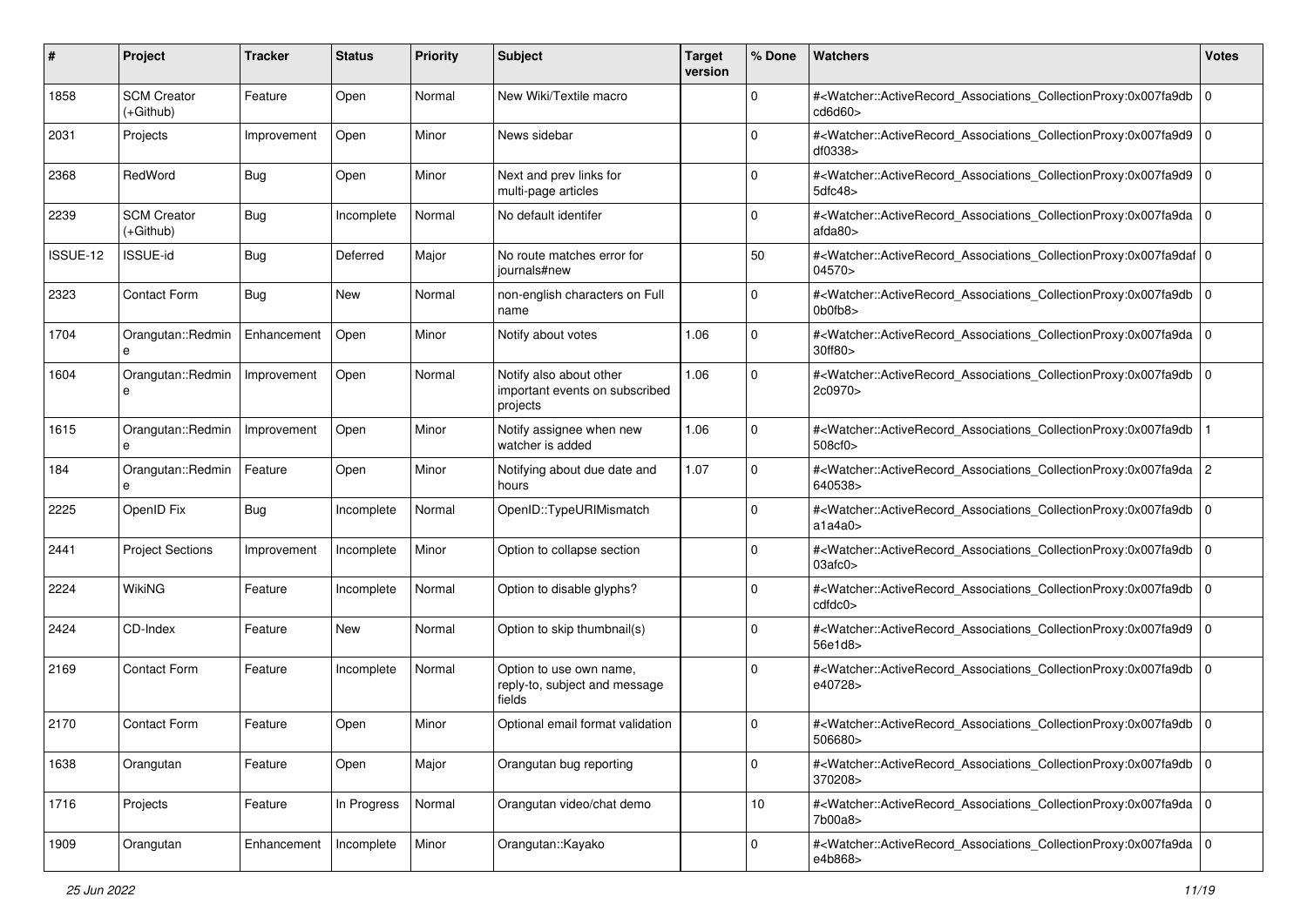| #    | Project                 | <b>Tracker</b> | <b>Status</b> | <b>Priority</b> | <b>Subject</b>                                                  | <b>Target</b><br>version | % Done      | <b>Watchers</b>                                                                                                                                          | <b>Votes</b> |
|------|-------------------------|----------------|---------------|-----------------|-----------------------------------------------------------------|--------------------------|-------------|----------------------------------------------------------------------------------------------------------------------------------------------------------|--------------|
| 1846 | Advertising             | Feature        | Open          | Minor           | Page configuration                                              | 0.3.0                    | $\Omega$    | # <watcher::activerecord associations="" collectionproxy:0x007fa9d8<br="">2d4c20&gt;</watcher::activerecord>                                             | $\mathbf 0$  |
| 1465 | Orangutan               | Enhancement    | Open          | Minor           | Pagination                                                      |                          | $\Omega$    | # <watcher::activerecord associations="" collectionproxy:0x007fa9d9=""  <br="">a2d778&gt;</watcher::activerecord>                                        | $\mathbf 0$  |
| 2005 | <b>Extended Fields</b>  | Feature        | Incomplete    | Minor           | Paging for projects listing                                     |                          | $\Omega$    | # <watcher::activerecord_associations_collectionproxy:0x007fa9db<br>187f90&gt;</watcher::activerecord_associations_collectionproxy:0x007fa9db<br>        | $\Omega$     |
| 1845 | Advertising             | Feature        | Open          | Minor           | Per project management                                          | 0.3.0                    | $\Omega$    | # <watcher::activerecord_associations_collectionproxy:0x007fa9db 0<br="">5ae628&gt;</watcher::activerecord_associations_collectionproxy:0x007fa9db>      |              |
| 2156 | <b>Extended Fields</b>  | Feature        | Incomplete    | Minor           | Per user values?                                                |                          | $\Omega$    | # <watcher::activerecord_associations_collectionproxy:0x007fa9d9<br>c12f98</watcher::activerecord_associations_collectionproxy:0x007fa9d9<br>            | $\mathbf 0$  |
| 2132 | Download Button         | Feature        | Open          | Normal          | Per version button                                              |                          | $\Omega$    | # <watcher::activerecord_associations_collectionproxy:0x007fa9da 0<br=""  ="">ad0058&gt;</watcher::activerecord_associations_collectionproxy:0x007fa9da> |              |
| 863  | Orangutan               | Feature        | Open          | Minor           | Personal TODO list                                              |                          | $\Omega$    | # <watcher::activerecord associations="" collectionproxy:0x007fa9db<br="">33f130</watcher::activerecord>                                                 | $\mathbf 0$  |
| 1723 | CD-Index                | Feature        | Open          | Normal          | PHP module                                                      |                          | $\Omega$    | # <watcher::activerecord_associations_collectionproxy:0x007fa9da 0<br=""  ="">84c778&gt;</watcher::activerecord_associations_collectionproxy:0x007fa9da> |              |
| 2179 | Projects                | Feature        | Incomplete    | Normal          | Pingbacks and trackbacks                                        |                          | $\Omega$    | # <watcher::activerecord associations="" collectionproxy:0x007fa9da=""  <br="">735060&gt;</watcher::activerecord>                                        | $\mathbf 0$  |
| 1957 | <b>Download Button</b>  | Feature        | Incomplete    | Normal          | Plugin configuration                                            |                          | $\Omega$    | # <watcher::activerecord associations="" collectionproxy:0x007fa9d8=""  <br="">c25a18&gt;</watcher::activerecord>                                        | $\mathbf 0$  |
| 1596 | Orangutan::Redmin<br>e  | Enhancement    | Open          | Minor           | PostgreSQL                                                      | 1.08                     | $\Omega$    | # <watcher::activerecord_associations_collectionproxy:0x007fa9d8 0<br=""  ="">d48580&gt;</watcher::activerecord_associations_collectionproxy:0x007fa9d8> |              |
| 1980 | <b>WikiNG</b>           | <b>Bug</b>     | Open          | Normal          | Problem running plugin in<br>development mode                   |                          | $\Omega$    | # <watcher::activerecord associations="" collectionproxy:0x007fa9db<br="">70bbb0&gt;</watcher::activerecord>                                             | $-1$         |
| 918  | Orangutan               | Improvement    | Open          | Normal          | Profiler/optimization                                           | 1.07                     | $\Omega$    | # <watcher::activerecord 0<br="" associations="" collectionproxy:0x007fa9dbf=""  ="">58a98&gt;</watcher::activerecord>                                   |              |
| 2346 | <b>Project Sections</b> | <b>Bug</b>     | Incomplete    | Normal          | Project list shifts when there are<br>more text in sidebar      |                          | $\Omega$    | # <watcher::activerecord_associations_collectionproxy:0x007fa9da 0<br=""  ="">946de0&gt;</watcher::activerecord_associations_collectionproxy:0x007fa9da> |              |
| 1996 | <b>Author Box</b>       | Feature        | Incomplete    | Minor           | Project module                                                  |                          | $\Omega$    | # <watcher::activerecord 0<br="" associations="" collectionproxy:0x007fa9d9=""  ="">3d9638&gt;</watcher::activerecord>                                   |              |
| 1997 | Download Button         | Feature        | Open          | Minor           | Project module                                                  |                          | $\Omega$    | # <watcher::activerecord_associations_collectionproxy:0x007fa9db  <br="">296468&gt;</watcher::activerecord_associations_collectionproxy:0x007fa9db>      | $\mathbf 0$  |
| 1999 | Sidebar Content         | Feature        | Incomplete    | Minor           | Project module                                                  |                          | $\Omega$    | # <watcher::activerecord_associations_collectionproxy:0x007fa9db  <br="">98df78&gt;</watcher::activerecord_associations_collectionproxy:0x007fa9db>      | $\mathbf 0$  |
| 2374 | <b>Extended Fields</b>  | Feature        | Open          | Normal          | Project Selection from a specific<br>branch of the project tree |                          | $\mathbf 0$ | # <watcher::activerecord 0<br="" associations="" collectionproxy:0x007fa9d8=""  ="">77de98&gt;</watcher::activerecord>                                   |              |
| 2220 | <b>Extended Fields</b>  | Feature        | Incomplete    | Normal          | Project specific custom fields                                  |                          | $\Omega$    | # <watcher::activerecord_associations_collectionproxy:0x007fa9d9 0<br=""  ="">286510&gt;</watcher::activerecord_associations_collectionproxy:0x007fa9d9> |              |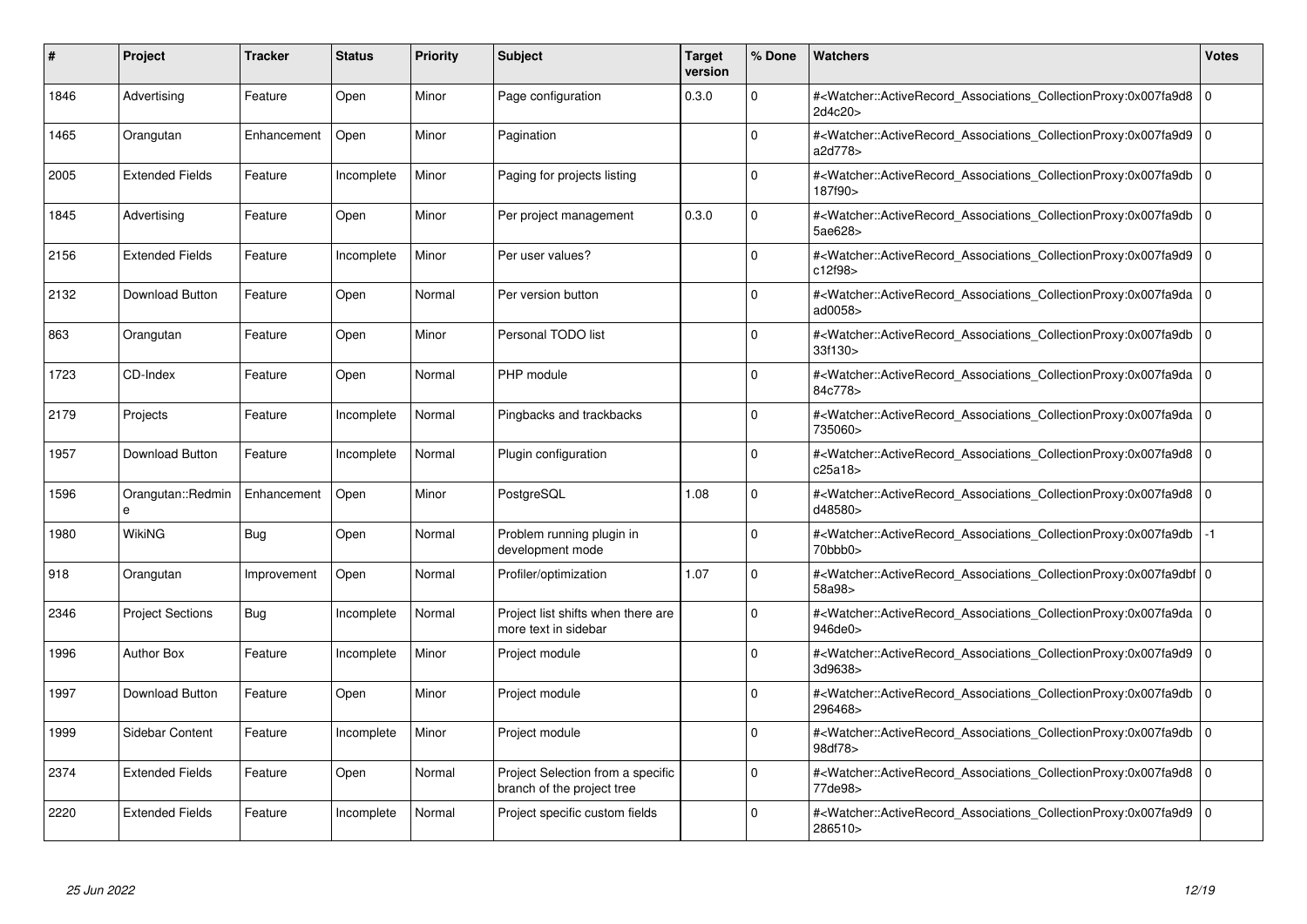| #    | Project                         | <b>Tracker</b> | <b>Status</b> | <b>Priority</b> | <b>Subject</b>                                                                           | <b>Target</b><br>version | % Done      | <b>Watchers</b>                                                                                                                                           | <b>Votes</b>   |
|------|---------------------------------|----------------|---------------|-----------------|------------------------------------------------------------------------------------------|--------------------------|-------------|-----------------------------------------------------------------------------------------------------------------------------------------------------------|----------------|
| 2007 | <b>Extended Fields</b>          | Feature        | Incomplete    | Minor           | Projects listing sorting                                                                 |                          | $\Omega$    | # <watcher::activerecord 0<br="" associations="" collectionproxy:0x007fa9daf=""  ="">8ab70&gt;</watcher::activerecord>                                    |                |
| 1733 | CD-Index                        | Feature        | Open          | Normal          | Put more info about the media<br>into header                                             |                          | $\Omega$    | # <watcher::activerecord_associations_collectionproxy:0x007fa9da<br>c581a0&gt;</watcher::activerecord_associations_collectionproxy:0x007fa9da<br>         | $\overline{0}$ |
| 2442 | <b>Contact Form</b>             | Feature        | <b>New</b>    | Minor           | Put sender's email into From                                                             |                          | $\Omega$    | # <watcher::activerecord_associations_collectionproxy:0x007fa9d9<br>971348&gt;</watcher::activerecord_associations_collectionproxy:0x007fa9d9<br>         | l o            |
| 2032 | Projects                        | Improvement    | Open          | Minor           | Quick way to submit Orangutan<br>omission                                                |                          | $\Omega$    | # <watcher::activerecord_associations_collectionproxy:0x007fa9db<br>d930c8&gt;</watcher::activerecord_associations_collectionproxy:0x007fa9db<br>         | $\overline{0}$ |
| 1028 | Orangutan                       | Feature        | Incomplete    | Minor           | Recognizing English text<br>accidentally entered with<br>different keyboard layout       |                          | $\Omega$    | # <watcher::activerecord associations="" collectionproxy:0x007fa9db<br="">a66080&gt;</watcher::activerecord>                                              |                |
| 2247 | <b>RedPress</b>                 | Improvement    | Open          | Normal          | Redirect back after logout                                                               |                          | $\Omega$    | # <watcher::activerecord_associations_collectionproxy:0x007fa9da<br>2ed0e8&gt;</watcher::activerecord_associations_collectionproxy:0x007fa9da<br>         | $\overline{0}$ |
| 1984 | Subscription                    | Feature        | Incomplete    | Minor           | Redirecting back after<br>registration/loginRedirecting<br>back after registration/login |                          | $\Omega$    | # <watcher::activerecord associations="" collectionproxy:0x007fa9d9<br="">abc5b8&gt;</watcher::activerecord>                                              | l O            |
| 2131 | <b>Project Settings</b>         | Feature        | In Progress   | Normal          | Redmine 2 / Rails 3<br>compatibility                                                     |                          | 80          | # <watcher::activerecord associations="" collectionproxy:0x007fa9d8<br=""><math>0</math>ba5c<math>0</math></watcher::activerecord>                        | 2              |
| 2362 | OpenID Fix                      | <b>Bug</b>     | Incomplete    | Major           | Redmine 3 Compatibilty                                                                   |                          | 0           | # <watcher::activerecord_associations_collectionproxy:0x007fa9db<br>619400&gt;</watcher::activerecord_associations_collectionproxy:0x007fa9db<br>         | 0 I            |
| 2391 | <b>Contact Form</b>             | Support        | In Progress   | Normal          | Redmine 3.1 support?                                                                     | 0.1.2                    | 50          | # <watcher::activerecord_associations_collectionproxy:0x007fa9da<br>a3e748&gt;</watcher::activerecord_associations_collectionproxy:0x007fa9da<br>         | l 0            |
| 2400 | Projects                        | Support        | New           | Normal          | Redmine < 3.x clean up                                                                   |                          | $\Omega$    | # <watcher::activerecord_associations_collectionproxy:0x007fa9da<br>dc0b28</watcher::activerecord_associations_collectionproxy:0x007fa9da<br>             | l 0            |
| 2349 | <b>Extended Fields</b>          | Bug            | Open          | Critical        | Redmine Bulk edit doesn't work<br>when extended_field plugin is<br>installed             | 0.2.4                    | $\Omega$    | # <watcher::activerecord_associations_collectionproxy:0x007fa9db<br>811f28&gt;</watcher::activerecord_associations_collectionproxy:0x007fa9db<br>         | l o            |
| 1616 | Orangutan::Redmin<br>e          | Enhancement    | Open          | Normal          | Redmine notification for<br>changes made in Orangutan                                    | 1.08                     | $\Omega$    | # <watcher::activerecord_associations_collectionproxy:0x007fa9d9<br>450be8&gt;</watcher::activerecord_associations_collectionproxy:0x007fa9d9<br>         |                |
| 2404 | RedPress                        | Bug            | Incomplete    | Normal          | Redmine now requires POST<br>for logout                                                  |                          | $\mathbf 0$ | # <watcher::activerecord_associations_collectionproxy:0x007fa9da<br>778b80&gt;</watcher::activerecord_associations_collectionproxy:0x007fa9da<br>         | l O            |
| 2384 | Hooks Manager                   | Bug            | In Progress   | Normal          | Redmine v3?                                                                              | 1.0.2                    | 50          | # <watcher::activerecord_associations_collectionproxy:0x007fa9da 0<br=""  ="">4eeef0</watcher::activerecord_associations_collectionproxy:0x007fa9da>      |                |
| 1985 | <b>Project Alias</b>            | Patch          | Deferred      | Normal          | Redmine.pm for Git supporting<br>project-aliases                                         |                          | $\Omega$    | # <watcher::activerecord associations="" collectionproxy:0x007fa9db<br="">3e7768&gt;</watcher::activerecord>                                              | 0              |
| 1982 | <b>Role Shift</b>               | Feature        | Open          | Major           | Redmine.pm patch wanted                                                                  |                          | $\Omega$    | # <watcher::activerecord 0<br="" associations="" collectionproxy:0x007fa9da=""  ="">978548&gt;</watcher::activerecord>                                    |                |
| 2326 | <b>SCM Creator</b><br>(+Github) | <b>Bug</b>     | Open          | Normal          | redmine scm is incompatible<br>with redmine git hosting now?                             | 0.5.1                    | $\Omega$    | # <watcher::activerecord_associations_collectionproxy:0x007fa9daf 0<br=""  ="">c67d8&gt;</watcher::activerecord_associations_collectionproxy:0x007fa9daf> |                |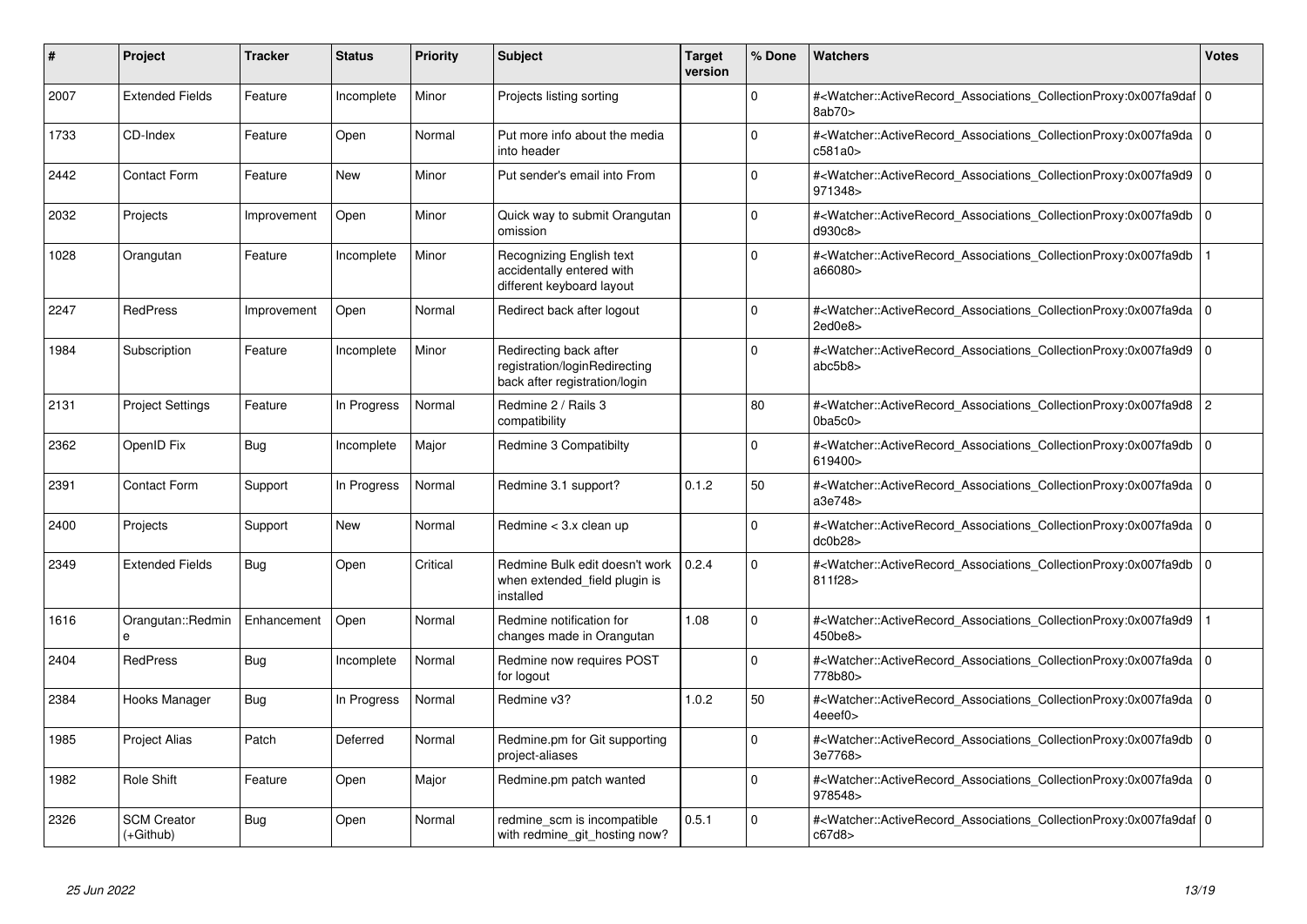| #        | <b>Project</b>                  | <b>Tracker</b> | <b>Status</b> | <b>Priority</b> | <b>Subject</b>                                                            | <b>Target</b><br>version | % Done      | <b>Watchers</b>                                                                                                                                      | Votes          |
|----------|---------------------------------|----------------|---------------|-----------------|---------------------------------------------------------------------------|--------------------------|-------------|------------------------------------------------------------------------------------------------------------------------------------------------------|----------------|
| 128      | Orangutan                       | Feature        | Open          | Major           | Reminder, organizer and<br>scheduler                                      | 1.06                     | $\Omega$    | # <watcher::activerecord_associations_collectionproxy:0x007fa9daf 2<br="">8c948&gt;</watcher::activerecord_associations_collectionproxy:0x007fa9daf> |                |
| 2160     | WikiNG                          | Improvement    | Incomplete    | Normal          | Rename {{version}} to {{hidden}}                                          |                          | $\Omega$    | # <watcher::activerecord_associations_collectionproxy:0x007fa9da<br>959b48&gt;</watcher::activerecord_associations_collectionproxy:0x007fa9da<br>    | l O            |
| 2373     | Red-Andy                        | Feature        | Open          | Normal          | Replacement for Georgia?                                                  |                          | $\Omega$    | # <watcher::activerecord associations="" collectionproxy:0x007fa9d9<br="">dc6a38<sub>&gt;</sub></watcher::activerecord>                              | l O            |
| 2389     | <b>SCM Creator</b><br>(+Github) | Feature        | <b>New</b>    | Normal          | Reporter, non members and<br>anonymous have too much<br>access by default |                          | $\Omega$    | # <watcher::activerecord_associations_collectionproxy:0x007fa9db<br>0e13c0&gt;</watcher::activerecord_associations_collectionproxy:0x007fa9db<br>    | l 0            |
| 2356     | <b>SCM Creator</b><br>(+Github) | Bug            | <b>New</b>    | Normal          | Repositories not removed from<br>file system                              |                          | $\Omega$    | # <watcher::activerecord associations="" collectionproxy:0x007fa9d9<br="">9350f0&gt;</watcher::activerecord>                                         | l O            |
| 2013     | Role Shift                      | Feature        | Incomplete    | Minor           | Resource shifts                                                           |                          | $\Omega$    | # <watcher::activerecord_associations_collectionproxy:0x007fa9da<br>538190&gt;</watcher::activerecord_associations_collectionproxy:0x007fa9da<br>    | l O            |
| 1029     | Orangutan::Redmin<br>e          | Improvement    | Open          | Minor           | Respect user's Redmine<br>notifications settings                          | 1.06                     | $\Omega$    | # <watcher::activerecord_associations_collectionproxy:0x007fa9da<br>5f0830&gt;</watcher::activerecord_associations_collectionproxy:0x007fa9da<br>    | $\overline{0}$ |
| 1888     | Orangutan::Redmin<br>e          | Feature        | Open          | Normal          | Reuse past tasks                                                          |                          | $\Omega$    | # <watcher::activerecord_associations_collectionproxy:0x007fa9d9<br>5f4648&gt;</watcher::activerecord_associations_collectionproxy:0x007fa9d9<br>    | 0              |
| 2370     | Meta                            | Feature        | Open          | Normal          | Rich snippets for news                                                    |                          | $\Omega$    | # <watcher::activerecord associations="" collectionproxy:0x007fa9db<br="">5f29b8&gt;</watcher::activerecord>                                         | 0              |
| 2369     | Meta                            | Feature        | Open          | Normal          | Rich snippets for software apps                                           |                          | $\Omega$    | # <watcher::activerecord_associations_collectionproxy:0x007fa9da<br>e2b108&gt;</watcher::activerecord_associations_collectionproxy:0x007fa9da<br>    | $\overline{0}$ |
| 2371     | Meta                            | Feature        | Open          | Normal          | Rich snippets for Wiki                                                    |                          | $\Omega$    | # <watcher::activerecord associations="" collectionproxy:0x007fa9da<br="">d22c98&gt;</watcher::activerecord>                                         | $\overline{0}$ |
| 974      | Orangutan                       | Enhancement    | Open          | Minor           | Rich text/formatting support                                              | 2.00                     | $\mathbf 0$ | # <watcher::activerecord associations="" collectionproxy:0x007fa9db<br="">ea0060&gt;</watcher::activerecord>                                         | 3              |
| 1577     | Orangutan                       | Feature        | Open          | Minor           | Roster suggestions                                                        |                          | $\Omega$    | # <watcher::activerecord_associations_collectionproxy:0x007fa9d8<br>2367a0&gt;</watcher::activerecord_associations_collectionproxy:0x007fa9d8<br>    | $\overline{0}$ |
| 1790     | Projects                        | Feature        | Open          | Normal          | Rotate logs                                                               |                          | $\Omega$    | # <watcher::activerecord 0<br="" associations="" collectionproxy:0x007fa9da=""  ="">c98548&gt;</watcher::activerecord>                               |                |
| 1921     | Orangutan                       | Enhancement    | Open          | Minor           | <b>RSS monkey</b>                                                         |                          | $\mathbf 0$ | # <watcher::activerecord associations="" collectionproxy:0x007fa9db<br="">eafbc8&gt;</watcher::activerecord>                                         | 0              |
| 1905     | Orangutan                       | Feature        | Open          | Normal          | SCM monkey                                                                |                          | $\Omega$    | # <watcher::activerecord_associations_collectionproxy:0x007fa9d8<br>cdad50&gt;</watcher::activerecord_associations_collectionproxy:0x007fa9d8<br>    | ۱o             |
| 2438     | <b>WikiNG</b>                   | Feature        | Open          | Normal          | Screen text                                                               | 1.1.1                    | $\Omega$    | # <watcher::activerecord 0<br="" associations="" collectionproxy:0x007fa9d9f=""  ="">d1198&gt;</watcher::activerecord>                               |                |
| ISSUE-16 | ISSUE-id                        | Omission       | Open          | Normal          | Search by new issue-id does<br>not work                                   | 0.0.3                    | $\mathbf 0$ | # <watcher::activerecord_associations_collectionproxy:0x007fa9da<br>65ad48&gt;</watcher::activerecord_associations_collectionproxy:0x007fa9da<br>    | 0              |
| ISSUE-15 | <b>ISSUE-id</b>                 | Omission       | Open          | Normal          | Searching #ISSUE-id                                                       |                          | $\Omega$    | # <watcher::activerecord_associations_collectionproxy:0x007fa9db<br>bdfbf0&gt;</watcher::activerecord_associations_collectionproxy:0x007fa9db<br>    | 0 I            |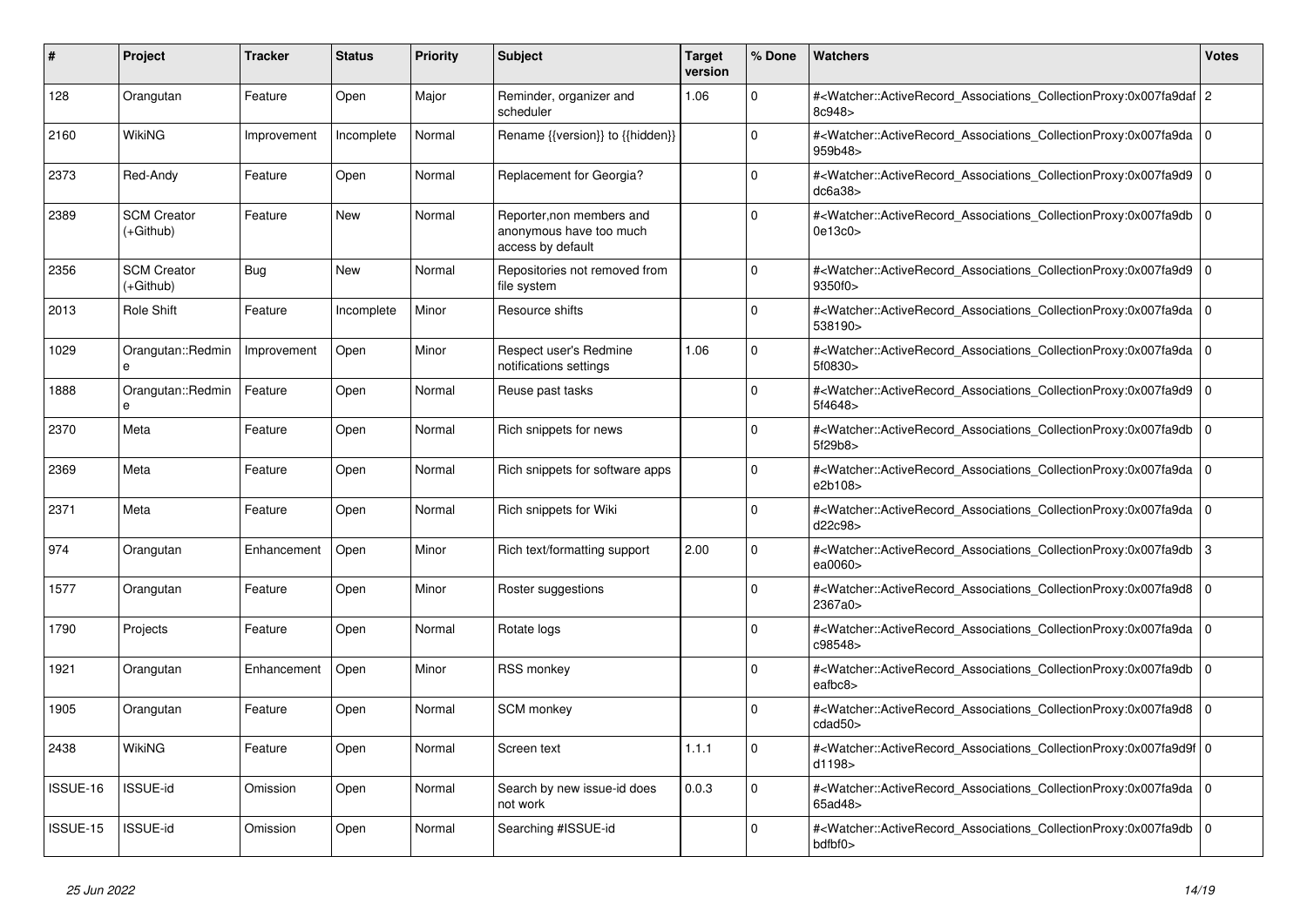| #    | Project                         | <b>Tracker</b> | <b>Status</b>         | <b>Priority</b> | <b>Subject</b>                                                                     | <b>Target</b><br>version | % Done       | Watchers                                                                                                                                                                           | <b>Votes</b> |
|------|---------------------------------|----------------|-----------------------|-----------------|------------------------------------------------------------------------------------|--------------------------|--------------|------------------------------------------------------------------------------------------------------------------------------------------------------------------------------------|--------------|
| 2401 | <b>Project Sections</b>         | Improvement    | Open                  | Normal          | Section support for Extended<br><b>Fields</b>                                      |                          | 0            | # <watcher::activerecord_associations_collectionproxy:0x007fa9d9 0<br=""  ="">3cddb0</watcher::activerecord_associations_collectionproxy:0x007fa9d9>                               |              |
| 1729 | CD-Index                        | Bug            | Incomplete            | Normal          | Segfault in libarchive when<br>working with large ISO                              |                          | $\Omega$     | # <watcher::activerecord_associations_collectionproxy:0x007fa9d8 0<br="">41bed0&gt;</watcher::activerecord_associations_collectionproxy:0x007fa9d8>                                |              |
| 2259 | <b>Contact Form</b>             | Feature        | Incomplete            | Normal          | Sender name in a message                                                           |                          | 0            | # <watcher::activerecord_associations_collectionproxy:0x007fa9d8 0<br=""  ="">38b178&gt;</watcher::activerecord_associations_collectionproxy:0x007fa9d8>                           |              |
| 1722 | CD-Index                        | Feature        | Open                  | Major           | Separate common code into<br>library                                               |                          | $\mathbf 0$  | # <watcher::activerecord_associations_collectionproxy:0x007fa9d8<br>2652a8&gt;</watcher::activerecord_associations_collectionproxy:0x007fa9d8<br>                                  | l O          |
| 1075 | Orangutan                       | Enhancement    | In Progress           | Minor           | Separate Orangutan core<br>(reusable bot code) from<br>Redmine code                | 2.00                     | $\Omega$     | # <watcher::activerecord_associations_collectionproxy:0x007fa9db 0<br=""  ="">ca39d8&gt;</watcher::activerecord_associations_collectionproxy:0x007fa9db>                           |              |
| 2053 | <b>SCM Creator</b><br>(+Github) | Feature        | Open                  | Normal          | Set repository path according to<br>identifier when using multiple<br>repositories |                          | $\Omega$     | # <watcher::activerecord_associations_collectionproxy:0x007fa9d9<br>513cd8&gt;</watcher::activerecord_associations_collectionproxy:0x007fa9d9<br>                                  |              |
| 2157 | Projects                        | Feature        | Open                  | Normal          | Short activity messages                                                            |                          | $\Omega$     | # <watcher::activerecord_associations_collectionproxy:0x007fa9d8 0<br=""  ="">ec2410&gt;</watcher::activerecord_associations_collectionproxy:0x007fa9d8>                           |              |
| 1842 | <b>Author Box</b>               | Feature        | Open                  | Normal          | Show multiple/all roles                                                            | 1.0.0                    | $\Omega$     | # <watcher::activerecord_associations_collectionproxy:0x007fa9d9 0<br=""  ="">9cd968&gt;</watcher::activerecord_associations_collectionproxy:0x007fa9d9>                           |              |
| 2243 | RedWord                         | Improvement    | New                   | Normal          | Show unapproved comments<br>for admins                                             |                          | $\Omega$     | # <watcher::activerecord_associations_collectionproxy:0x007fa9da<br>283058&gt;</watcher::activerecord_associations_collectionproxy:0x007fa9da<br>                                  | l o          |
| 2210 | Hooks Manager                   | Feature        | Open                  | Normal          | Sidebar access from other<br>hooks                                                 |                          | $\mathbf 0$  | # <watcher::activerecord_associations_collectionproxy:0x007fa9db<br>5c4b58&gt;</watcher::activerecord_associations_collectionproxy:0x007fa9db<br>                                  | $\Omega$     |
| 2109 | Sidebar Content                 | Feature        | Open                  | Normal          | Sidebar for global pages, which<br>do not have one                                 | 0.2.0                    | $\mathbf 0$  | # <watcher::activerecord_associations_collectionproxy:0x007fa9da  <br="">c7d158&gt;</watcher::activerecord_associations_collectionproxy:0x007fa9da>                                | l O          |
| 2363 | Sidebar Content                 | Patch          | Under<br>Verification | Normal          | Sidebar Redmine 3.0.0                                                              | 0.2.0                    | $\Omega$     | # <watcher::activerecord_associations_collectionproxy:0x007fa9d4 0<br=""  ="">3d1078&gt;</watcher::activerecord_associations_collectionproxy:0x007fa9d4>                           |              |
| 1900 | <b>WikiNG</b>                   | Feature        | Incomplete            | Minor           | Singe bracket smiley                                                               |                          | $\Omega$     | # <watcher::activerecord_associations_collectionproxy:0x007fa9d6 0<br="">5b5f90&gt;</watcher::activerecord_associations_collectionproxy:0x007fa9d6>                                |              |
| 1956 | <b>Extended Fields</b>          | Feature        | Incomplete            | Minor           | SIP link                                                                           |                          | $\mathbf 0$  | # <watcher::activerecord_associations_collectionproxy:0x007fa9d5 0<br=""  =""><math>1b6</math>df0<math>&gt;</math></watcher::activerecord_associations_collectionproxy:0x007fa9d5> |              |
| 1981 | Subscription                    | Feature        | Open                  | Normal          | Site-wide notifications                                                            |                          | $\Omega$     | # <watcher::activerecord_associations_collectionproxy:0x007fa9d5<br>9d73b8&gt;</watcher::activerecord_associations_collectionproxy:0x007fa9d5<br>                                  |              |
| 2026 | <b>Extended Fields</b>          | Feature        | Open                  | Normal          | Sizing defaults for custom fields                                                  |                          | $\Omega$     | # <watcher::activerecord_associations_collectionproxy:0x007fa9d4<br>323018&gt;</watcher::activerecord_associations_collectionproxy:0x007fa9d4<br>                                  | l O          |
| 1907 | <b>WikiNG</b>                   | Feature        | Incomplete            | Minor           | Social links                                                                       |                          | 0            | # <watcher::activerecord_associations_collectionproxy:0x007fa9d5<br>dfe248</watcher::activerecord_associations_collectionproxy:0x007fa9d5<br>                                      |              |
| 1747 | Projects                        | Feature        | Open                  | Major           | Some kind of site usage plugin                                                     |                          | $\mathbf{0}$ | # <watcher::activerecord_associations_collectionproxy:0x007fa9d5 0<br="">58ca38&gt;</watcher::activerecord_associations_collectionproxy:0x007fa9d5>                                |              |
| 2021 | Projects                        | Improvement    | Incomplete            | Major           | Spam protect                                                                       |                          | $\mathbf 0$  | # <watcher::activerecord_associations_collectionproxy:0x007fa9d4 0<br=""  ="">4a0c10&gt;</watcher::activerecord_associations_collectionproxy:0x007fa9d4>                           |              |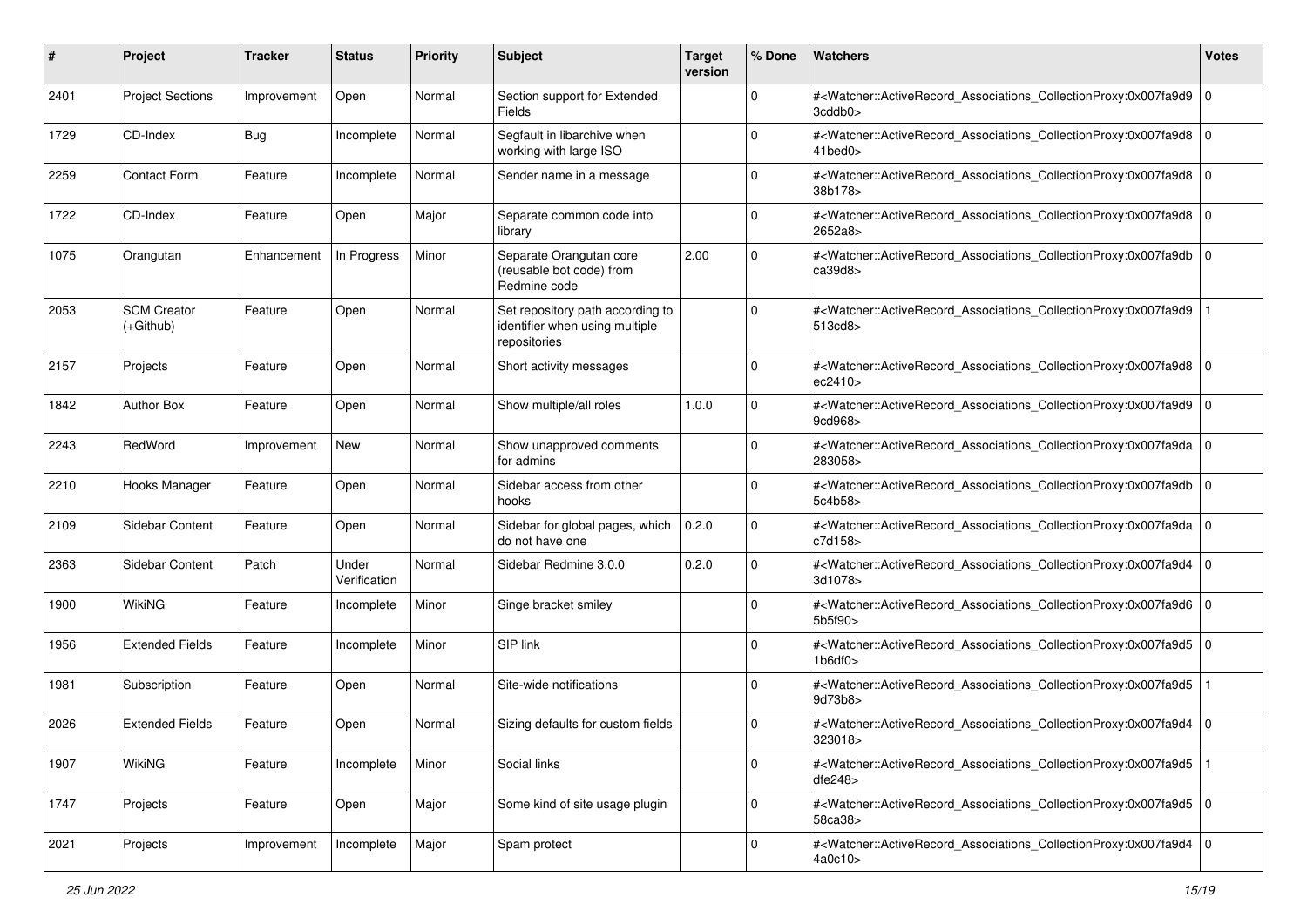| #    | Project                | <b>Tracker</b> | <b>Status</b> | <b>Priority</b> | <b>Subject</b>                                               | <b>Target</b><br>version | % Done      | <b>Watchers</b>                                                                                                                                           | <b>Votes</b>   |
|------|------------------------|----------------|---------------|-----------------|--------------------------------------------------------------|--------------------------|-------------|-----------------------------------------------------------------------------------------------------------------------------------------------------------|----------------|
| 2237 | <b>Contact Form</b>    | <b>Bug</b>     | Open          | Normal          | Spam protection (looks like<br>$0.1.0$ is spam prone)        |                          | $\Omega$    | # <watcher::activerecord associations="" collectionproxy:0x007fa9d4<br="">3035b0&gt;</watcher::activerecord>                                              | $\Omega$       |
| 2266 | Hooks Manager          | Translation    | Incomplete    | Normal          | Spanish translation                                          |                          | 20          | # <watcher::activerecord_associations_collectionproxy:0x007fa9d5 0<br="">179810&gt;</watcher::activerecord_associations_collectionproxy:0x007fa9d5>       |                |
| 192  | Orangutan              | Improvement    | Open          | Major           | <b>SQL</b> optimization                                      | 1.07                     | $\mathbf 0$ | # <watcher::activerecord_associations_collectionproxy:0x007fa9d5<br>721a38&gt;</watcher::activerecord_associations_collectionproxy:0x007fa9d5<br>         | l 0            |
| 2416 | Projects               | Feature        | <b>New</b>    | Normal          | Starred issues                                               |                          | $\Omega$    | # <watcher::activerecord_associations_collectionproxy:0x007fa9d4 0<br=""  ="">d20d90&gt;</watcher::activerecord_associations_collectionproxy:0x007fa9d4>  |                |
| 1352 | Orangutan::Redmin      | Feature        | Open          | Minor           | Start date changing                                          | 1.07                     | $\Omega$    | # <watcher::activerecord associations="" collectionproxy:0x007fa9d6<br="">4a8198&gt;</watcher::activerecord>                                              | l o            |
| 230  | Orangutan::Redmin<br>e | Feature        | Open          | Minor           | Starting task/time entry and new<br>issue at the same time   |                          | $\Omega$    | # <watcher::activerecord_associations_collectionproxy:0x007fa9d4f 3<br="">9ffa8&gt;</watcher::activerecord_associations_collectionproxy:0x007fa9d4f>      |                |
| 1725 | Red-Andy               | Feature        | Deferred      | Normal          | Stick footer to the bottom of a<br>page                      |                          | 50          | # <watcher::activerecord_associations_collectionproxy:0x007fa9d4f 1<br=""  ="">77058&gt;</watcher::activerecord_associations_collectionproxy:0x007fa9d4f> |                |
| 910  | Orangutan              | Enhancement    | Open          | Minor           | Subjects or make Orangutan<br>remember issue id, project etc | 2.00                     | $\Omega$    | # <watcher::activerecord_associations_collectionproxy:0x007fa9d4 0<br=""  ="">992ac0&gt;</watcher::activerecord_associations_collectionproxy:0x007fa9d4>  |                |
| 2324 | <b>Contact Form</b>    | Bug            | New           | Normal          | Submitter information missing<br>on email.                   |                          | $\Omega$    | # <watcher::activerecord associations="" collectionproxy:0x007fa9d4<br="">d8f088&gt;</watcher::activerecord>                                              | $\overline{0}$ |
| 1678 | Orangutan::Redmin<br>e | Improvement    | Open          | Normal          | Suggest changing issue when<br>default issue is closed       | 1.07                     | $\mathbf 0$ | # <watcher::activerecord 0<br="" associations="" collectionproxy:0x007fa9d5=""  ="">1c8118&gt;</watcher::activerecord>                                    |                |
| 1040 | Orangutan::Redmin<br>e | Enhancement    | Open          | Normal          | Support all Redmine notification<br>types                    | 1.06                     | $\Omega$    | # <watcher::activerecord_associations_collectionproxy:0x007fa9d4f 0<br=""  ="">c9d58&gt;</watcher::activerecord_associations_collectionproxy:0x007fa9d4f> |                |
| 2145 | Meta                   | Feature        | Open          | Normal          | Support Facebook publishing<br>through Graph API             |                          | $\Omega$    | # <watcher::activerecord_associations_collectionproxy:0x007fa9d5 0<br=""  ="">85ee28&gt;</watcher::activerecord_associations_collectionproxy:0x007fa9d5>  |                |
| 2257 | Download Button        | Patch          | New           | Normal          | Support for multiple downloads                               |                          | $\mathbf 0$ | # <watcher::activerecord 0<br="" associations="" collectionproxy:0x007fa9d5=""  ="">ea3770&gt;</watcher::activerecord>                                    |                |
| 1942 | <b>WikiNG</b>          | Feature        | Incomplete    | Minor           | Support for target in links                                  |                          | $\mathbf 0$ | # <watcher::activerecord_associations_collectionproxy:0x007fa9d5 0<br=""  ="">371bb8&gt;</watcher::activerecord_associations_collectionproxy:0x007fa9d5>  |                |
| 941  | Orangutan              | Feature        | Open          | Minor           | Support Google calendar                                      |                          | $\Omega$    | # <watcher::activerecord_associations_collectionproxy:0x007fa9d5 0<br=""  ="">8d22b0&gt;</watcher::activerecord_associations_collectionproxy:0x007fa9d5>  |                |
| 215  | Orangutan::Redmin      | Enhancement    | Incomplete    | Minor           | Support issue subject as an<br>answer to the issue questions |                          | $\Omega$    | # <watcher::activerecord associations="" collectionproxy:0x007fa9d6<br="">470f18&gt;</watcher::activerecord>                                              | l 0            |
| 2103 | <b>Extended Fields</b> | Feature        | Incomplete    | Minor           | Support multiple for Project                                 |                          | $\Omega$    | # <watcher::activerecord 0<br="" associations="" collectionproxy:0x007fa9d6=""  ="">a319e8&gt;</watcher::activerecord>                                    |                |
| 1784 | Hooks Manager          | Feature        | Open          | Normal          | Support per-project Ads                                      |                          | $\Omega$    | # <watcher::activerecord_associations_collectionproxy:0x007fa9d4<br>c15ea0</watcher::activerecord_associations_collectionproxy:0x007fa9d4<br>             | l 0            |
| 1597 | Orangutan::Redmin<br>e | Improvement    | Open          | Normal          | Support Redmine 1.1.0 "No<br>events"                         | 1.08                     | $\Omega$    | # <watcher::activerecord_associations_collectionproxy:0x007fa9d5 0<br=""  ="">b509b0&gt;</watcher::activerecord_associations_collectionproxy:0x007fa9d5>  |                |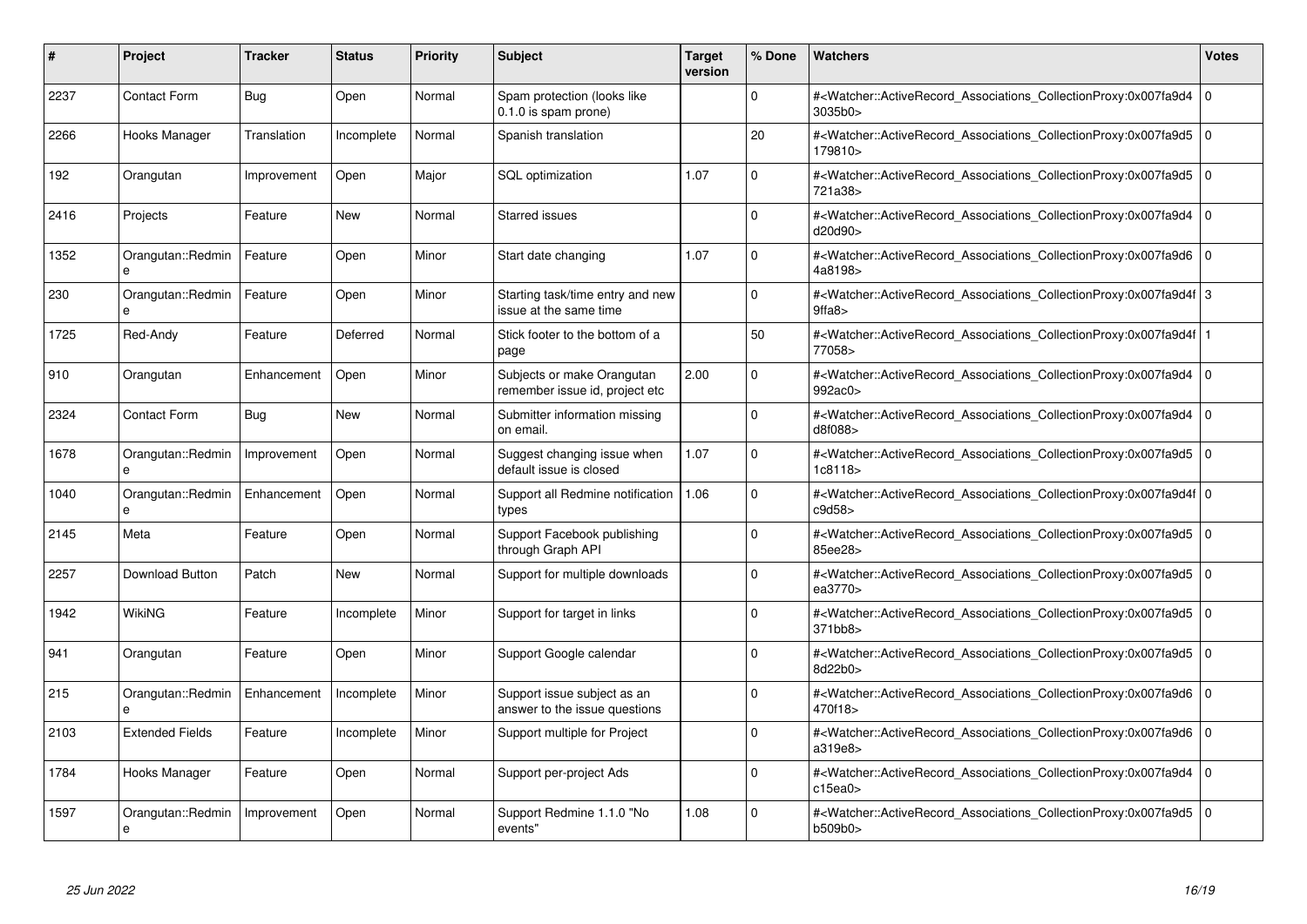| #        | <b>Project</b>                    | <b>Tracker</b> | <b>Status</b>         | <b>Priority</b> | <b>Subject</b>                                                             | <b>Target</b><br>version | % Done      | Watchers                                                                                                                                                  | Votes       |
|----------|-----------------------------------|----------------|-----------------------|-----------------|----------------------------------------------------------------------------|--------------------------|-------------|-----------------------------------------------------------------------------------------------------------------------------------------------------------|-------------|
| 2447     | <b>Extended Fields</b>            | Bug            | <b>New</b>            | Normal          | Support Redmine 4.0<br>NoMethodError: undefined<br>method `attr_protected' |                          | $\Omega$    | # <watcher::activerecord_associations_collectionproxy:0x007fa9d5<br>6f8bb0&gt;</watcher::activerecord_associations_collectionproxy:0x007fa9d5<br>         | l o         |
| 1622     | Orangutan::Redmin                 | Improvement    | Incomplete            | Normal          | Support rest_hours column                                                  |                          | O           | # <watcher::activerecord_associations_collectionproxy:0x007fa9d4<br>2ccbc8</watcher::activerecord_associations_collectionproxy:0x007fa9d4<br>             | $\Omega$    |
| 1618     | Orangutan                         | Enhancement    | Open                  | Minor           | Support subrequests in single<br>request message                           | 2.00                     | $\Omega$    | # <watcher::activerecord_associations_collectionproxy:0x007fa9d6<br>6e5208&gt;</watcher::activerecord_associations_collectionproxy:0x007fa9d6<br>         |             |
| 1751     | Hooks Manager                     | Feature        | Incomplete            | Minor           | Support URL regexps to limit<br>pages                                      |                          | $\Omega$    | # <watcher::activerecord_associations_collectionproxy:0x007fa9d5f 0<br=""  ="">6a410&gt;</watcher::activerecord_associations_collectionproxy:0x007fa9d5f> |             |
| 862      | Orangutan                         | Improvement    | Open                  | Minor           | Support user first and last name 2.00<br>in requests                       |                          | $\Omega$    | # <watcher::activerecord associations="" collectionproxy:0x007fa9d4<br="">b805f8&gt;</watcher::activerecord>                                              | $\Omega$    |
| 1159     | Orangutan::Redmin<br>e            | Improvement    | Open                  | Minor           | Support using numbers for<br>project list                                  |                          | $\Omega$    | # <watcher::activerecord_associations_collectionproxy:0x007fa9d5<br>2494c0&gt;</watcher::activerecord_associations_collectionproxy:0x007fa9d5<br>         | l o         |
| 1881     | <b>Extended Fields</b>            | Feature        | Open                  | Insignificant   | Support wiki toolbar for "Default<br>value"                                |                          | $\Omega$    | # <watcher::activerecord_associations_collectionproxy:0x007fa9d5<br>a31930&gt;</watcher::activerecord_associations_collectionproxy:0x007fa9d5<br>         | $\Omega$    |
| 2446     | <b>SCM Creator</b><br>$(+Github)$ | Patch          | New                   | Normal          | Supports redmine 3.4                                                       |                          | $\Omega$    | # <watcher::activerecord associations="" collectionproxy:0x007fa9d4<br="">9db0e0&gt;</watcher::activerecord>                                              | $\mathbf 0$ |
| 984      | Orangutan                         | Feature        | Open                  | Minor           | Survey context                                                             |                          | 0           | # <watcher::activerecord_associations_collectionproxy:0x007fa9d4<br>1dfb70&gt;</watcher::activerecord_associations_collectionproxy:0x007fa9d4<br>         | $\mathbf 0$ |
| ISSUE-17 | <b>ISSUE-id</b>                   | Bug            | Under<br>Verification | Major           | SVN integration: Commit with<br>new issue-id does not work                 | 0.0.3                    | 50          | # <watcher::activerecord_associations_collectionproxy:0x007fa9d4<br>c903d0&gt;</watcher::activerecord_associations_collectionproxy:0x007fa9d4<br>         | $\Omega$    |
| 605      | Orangutan                         | Feature        | Open                  | Minor           | <b>SVN monkey</b>                                                          |                          | $\Omega$    | # <watcher::activerecord associations="" collectionproxy:0x007fa9d6<br="">6ef2a8</watcher::activerecord>                                                  |             |
| 2427     | CD-Index                          | Feature        | Incomplete            | Normal          | Tags                                                                       |                          | $\mathbf 0$ | # <watcher::activerecord_associations_collectionproxy:0x007fa9d4<br>c72538&gt;</watcher::activerecord_associations_collectionproxy:0x007fa9d4<br>         | $\mathbf 0$ |
| 1682     | Orangutan                         | Improvement    | Open                  | Normal          | Take into account if time<br>tracking module is enabled                    | 1.06                     | $\Omega$    | # <watcher::activerecord_associations_collectionproxy:0x007fa9d4<br>a68d50&gt;</watcher::activerecord_associations_collectionproxy:0x007fa9d4<br>         | $\Omega$    |
| 1948     | Projects                          | Feature        | Open                  | Minor           | Testimonials / Used by                                                     |                          | $\Omega$    | # <watcher::activerecord_associations_collectionproxy:0x007fa9d6 0<br="">7a1318&gt;</watcher::activerecord_associations_collectionproxy:0x007fa9d6>       |             |
| 2439     | Red-Andy                          | Support        | In Progress           | Normal          | Text color in add menu (+) is<br>too dark                                  | 1.10                     | 90          | # <watcher::activerecord associations="" collectionproxy:0x007fa9d4<br="">72e4c8&gt;</watcher::activerecord>                                              | $\mathbf 0$ |
| 1867     | Projects                          | Feature        | Incomplete            | Minor           | Textile draft                                                              |                          | $\Omega$    | # <watcher::activerecord_associations_collectionproxy:0x007fa9e5<br>674120&gt;</watcher::activerecord_associations_collectionproxy:0x007fa9e5<br>         | $\Omega$    |
| 1602     | Orangutan::Redmin<br>$\mathbf{a}$ | Improvement    | Open                  | Major           | Textile support                                                            | 1.07                     | $\Omega$    | # <watcher::activerecord associations="" collectionproxy:0x007fa9e7<br="">2960d8&gt;</watcher::activerecord>                                              | $\Omega$    |
| 2250     | <b>WikiNG</b>                     | Support        | Open                  | Normal          | Textilizable fix in Redmine                                                |                          | $\Omega$    | # <watcher::activerecord_associations_collectionproxy:0x007fa9e7<br>0e29d0&gt;</watcher::activerecord_associations_collectionproxy:0x007fa9e7<br>         | $\mathbf 0$ |
| 2421     | <b>SCM Creator</b><br>$(+Github)$ | Bug            | New                   | Normal          | The access to Git is based on<br>projects identifier.                      |                          | $\Omega$    | # <watcher::activerecord_associations_collectionproxy:0x007fa9e6<br>d9d7c0</watcher::activerecord_associations_collectionproxy:0x007fa9e6<br>             | $\Omega$    |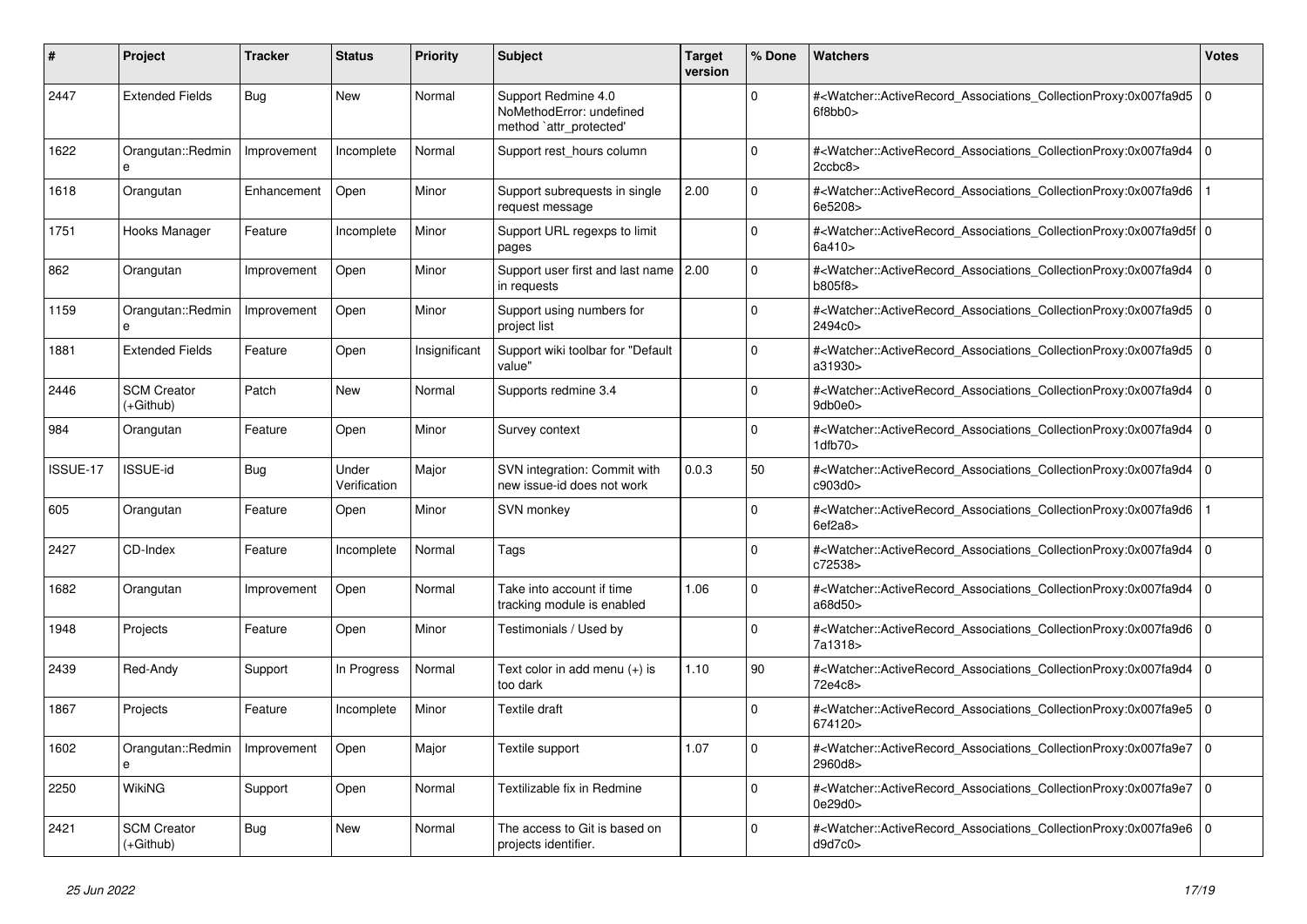| #    | Project                              | <b>Tracker</b> | <b>Status</b>         | <b>Priority</b> | <b>Subject</b>                                                                              | <b>Target</b><br>version | % Done      | Watchers                                                                                                                                                                | <b>Votes</b> |
|------|--------------------------------------|----------------|-----------------------|-----------------|---------------------------------------------------------------------------------------------|--------------------------|-------------|-------------------------------------------------------------------------------------------------------------------------------------------------------------------------|--------------|
| 2298 | RedWord                              | Support        | In Progress           | Normal          | Theme review by WordPress<br>reviewers                                                      |                          | 10          | # <watcher::activerecord_associations_collectionproxy:0x007fa9e6<br>82d920&gt;</watcher::activerecord_associations_collectionproxy:0x007fa9e6<br>                       | l O          |
| 1799 | Projects                             | <b>Bug</b>     | Open                  | Normal          | Thumbnail overflows issues on<br>overview page                                              |                          | $\Omega$    | # <watcher::activerecord_associations_collectionproxy:0x007fa9e6 0<br=""  ="">339b30&gt;</watcher::activerecord_associations_collectionproxy:0x007fa9e6>                |              |
| 892  | Orangutan                            | Feature        | Open                  | Minor           | Tip of the day / Did you know<br>that?                                                      |                          | $\Omega$    | # <watcher::activerecord_associations_collectionproxy:0x007fa9e5 0<br=""  ="">e50150&gt;</watcher::activerecord_associations_collectionproxy:0x007fa9e5>                |              |
| 1915 | Red-Andy                             | Feature        | Incomplete            | Normal          | TOC items box should move as<br>we click on the item                                        |                          | $\Omega$    | # <watcher::activerecord_associations_collectionproxy:0x007fa9e5<br>abc048</watcher::activerecord_associations_collectionproxy:0x007fa9e5<br>                           | ۱٥           |
| 2426 | CD-Index                             | Feature        | Incomplete            | Normal          | Tool to modify data (cdmodify?)                                                             |                          | $\Omega$    | # <watcher::activerecord_associations_collectionproxy:0x007fa9e5<br><math>7</math>fecc<math>0</math></watcher::activerecord_associations_collectionproxy:0x007fa9e5<br> | l 0          |
| 994  | Orangutan                            | Enhancement    | Open                  | Minor           | Topics or response modes                                                                    | 2.00                     | $\Omega$    | # <watcher::activerecord_associations_collectionproxy:0x007fa9e5 0<br=""  ="">6c8b58&gt;</watcher::activerecord_associations_collectionproxy:0x007fa9e5>                |              |
| 1796 | Projects                             | Feature        | Open                  | Normal          | <b>Translations helper</b>                                                                  |                          | $\Omega$    | # <watcher::activerecord_associations_collectionproxy:0x007fa9e5<br>5055f0&gt;</watcher::activerecord_associations_collectionproxy:0x007fa9e5<br>                       | l O          |
| 2080 | Projects                             | Enhancement    | New                   | Normal          | Turkish translation                                                                         |                          | $\mathbf 0$ | # <watcher::activerecord_associations_collectionproxy:0x007fa9e5<br>42ca98&gt;</watcher::activerecord_associations_collectionproxy:0x007fa9e5<br>                       | 10           |
| 1893 | Orangutan                            | Enhancement    | Open                  | Minor           | Twitter monkey                                                                              |                          | $\Omega$    | # <watcher::activerecord_associations_collectionproxy:0x007fa9e5 0<br=""  ="">2cb668</watcher::activerecord_associations_collectionproxy:0x007fa9e5>                    |              |
| 2085 | <b>WikiNG</b>                        | Feature        | Open                  | Normal          | Twitter status                                                                              |                          | 0           | # <watcher::activerecord_associations_collectionproxy:0x007fa9e5 0<br=""  ="">109ed8&gt;</watcher::activerecord_associations_collectionproxy:0x007fa9e5>                |              |
| 2437 | <b>WikiNG</b>                        | Feature        | Open                  | Normal          | Ultra-HD-ready graphics                                                                     |                          | 0           | # <watcher::activerecord_associations_collectionproxy:0x007fa9e4<br>ec3a70</watcher::activerecord_associations_collectionproxy:0x007fa9e4<br>                           | l 0          |
| 2213 | <b>Contact Form</b>                  | <b>Bug</b>     | Incomplete            | Normal          | Unable to support Chinesell                                                                 |                          | $\Omega$    | # <watcher::activerecord_associations_collectionproxy:0x007fa9e4<br>d0a9b8</watcher::activerecord_associations_collectionproxy:0x007fa9e4<br>                           | l 0          |
| 2341 | <b>Project Alias</b>                 | Patch          | Under<br>Verification | Normal          | Underscore support for<br>Redmine                                                           | 0.1.1                    | $\Omega$    | # <watcher::activerecord_associations_collectionproxy:0x0055cbdb 0<br=""  ="">ab9738&gt;</watcher::activerecord_associations_collectionproxy:0x0055cbdb>                |              |
| 2190 | Role Shift                           | <b>Bug</b>     | Incomplete            | Normal          | Unfortunately installation fails                                                            |                          | $\Omega$    | # <watcher::activerecord_associations_collectionproxy:0x0055cbdb 0<br=""  ="">9a79a8&gt;</watcher::activerecord_associations_collectionproxy:0x0055cbdb>                |              |
| 2309 | Meta                                 | Translation    | <b>New</b>            | Normal          | Update korean translation to<br>0.2.3                                                       |                          | $\mathbf 0$ | # <watcher::activerecord_associations_collectionproxy:0x0055cbdb 0<br=""  ="">892e28&gt;</watcher::activerecord_associations_collectionproxy:0x0055cbdb>                |              |
| 2435 | WikiNG                               | Support        | Open                  | Normal          | Update Red-Andy styles                                                                      |                          | $\Omega$    | # <watcher::activerecord_associations_collectionproxy:0x0055cbdb 0<br=""  ="">720fe0&gt;</watcher::activerecord_associations_collectionproxy:0x0055cbdb>                |              |
| 1609 | Orangutan::Redmin   Improvement<br>e |                | Open                  | Normal          | Use text similarity score when<br>suggesting renaming or<br>replacing                       | 1.07                     | $\mathbf 0$ | # <watcher::activerecord_associations_collectionproxy:0x0055cbd8 0<br=""  ="">63e3a0&gt;</watcher::activerecord_associations_collectionproxy:0x0055cbd8>                |              |
| 2422 | Subscription                         | Bug            | New                   | Normal          | User is not removed from<br>project_subscribers table when<br>user is deleted from Redmine. |                          | $\Omega$    | # <watcher::activerecord 0<br="" associations="" collectionproxy:0x0055cbd8="">c3ab28</watcher::activerecord>                                                           |              |
| 2117 | <b>Extended Fields</b>               | Feature        | Open                  | Normal          | User list filter                                                                            |                          | $\Omega$    | # <watcher::activerecord_associations_collectionproxy:0x0055cbd8 0<br=""  ="">528ab0&gt;</watcher::activerecord_associations_collectionproxy:0x0055cbd8>                |              |